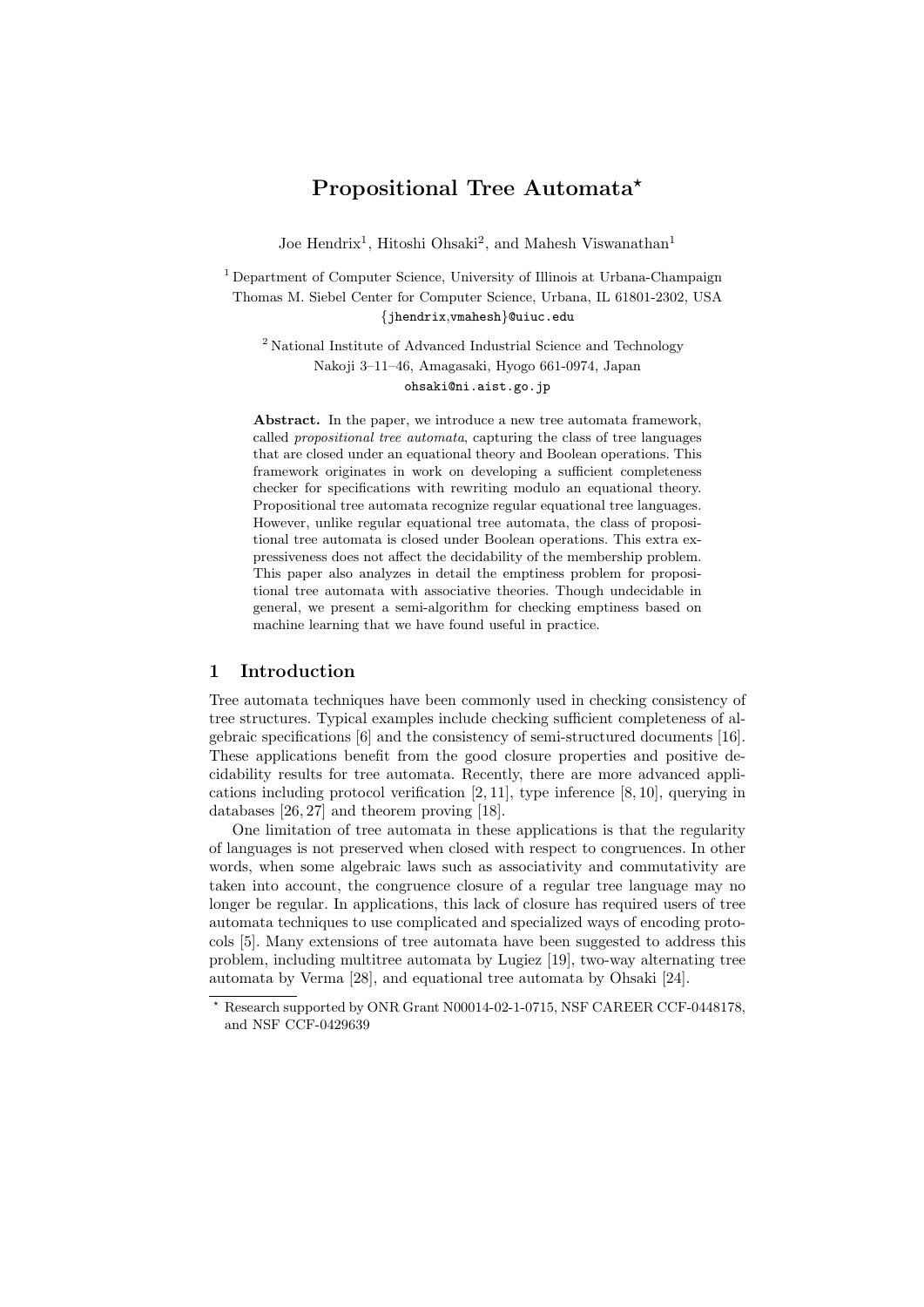Equational tree automata are a natural mathematical extension of tree automata that recognize tree languages modulo an equational theory. Equational tree automata enjoy several nice properties. In particular, they are weakest extensions to tree automata that are closed under congruences. More precisely, when the equational theory is induced by only linear equations (i.e equations whose left- and right-hand sides are linear terms), such automata recognize exactly the congruence closure of regular languages (Lemma 2, [24]).

Checking properties of tree structures, however, often requires that the modeling language be closed under boolean operations and have efficient algorithms to check emptiness and inclusion. For example, when checking sufficient completeness, the main task is to check if the language of terms with defined functions is contained in the language of reducible terms. Thus, a sufficient completeness checker relies on a modeling language for trees for which checking inclusion is decidable. Since inclusion tests are most often implemented by complementation, intersection and a test for emptiness, these properties also are relevant for this problem. It is known that for *regular* equational tree automata with only associativity equations, the inclusion problem is undecidable. Moreover, this class of languages is not closed under intersection and complementation [23].

Motivated by this inadequacy in equational tree automata, Hendrix et al. proposed in [13] a further extension of tree automata, called propositional tree automata. These automata define a class of languages that is immediately closed under all the boolean operations via a straightforward, effective procedure for each operation. More importantly, they are the mathematically minimal extension in that the class of propositional tree automata accept the Boolean closure of languages recognizable by equational tree automata. The conservativeness of our extension leads to another desirable property: if the equational tree automata membership problem is decidable for a theory  $\mathcal{E}$ , then the membership problem for the propositional tree automata with  $\mathcal E$  is decidable as well.

In [13], Hendrix et al. showed that the sufficient completeness problem for unconditional and left-linear membership rewrite systems modulo an equational theory can be reduced to the emptiness problem of propositional tree automata. Hence, one of the problems we investigate here is the emptiness problem modulo A- and AC-theories. Based on results for equational tree automata, we know that the problem is undecidable for propositional automata modulo A-theories. In this paper, we present a machine learning based semi-decision procedure, that is also a complete decision procedure under certain regularity conditions. We have found this algorithm effective in practice. Our algorithm has been implemented in a tree automata software library, called CETA [14], that can check the emptiness of propositional tree automata modulo associativity, commutativity, and identity. CETA is currently used for a next-generation sufficient completeness checker for Maude, and has already found a subtle bug in the built-in Maude specifications that can not be verified using the current checker.

This paper is organized as follows. In the next section, we define propositional tree automata. We show how this framework is closed under Boolean operations, and also investigate the recognition power relative to equational tree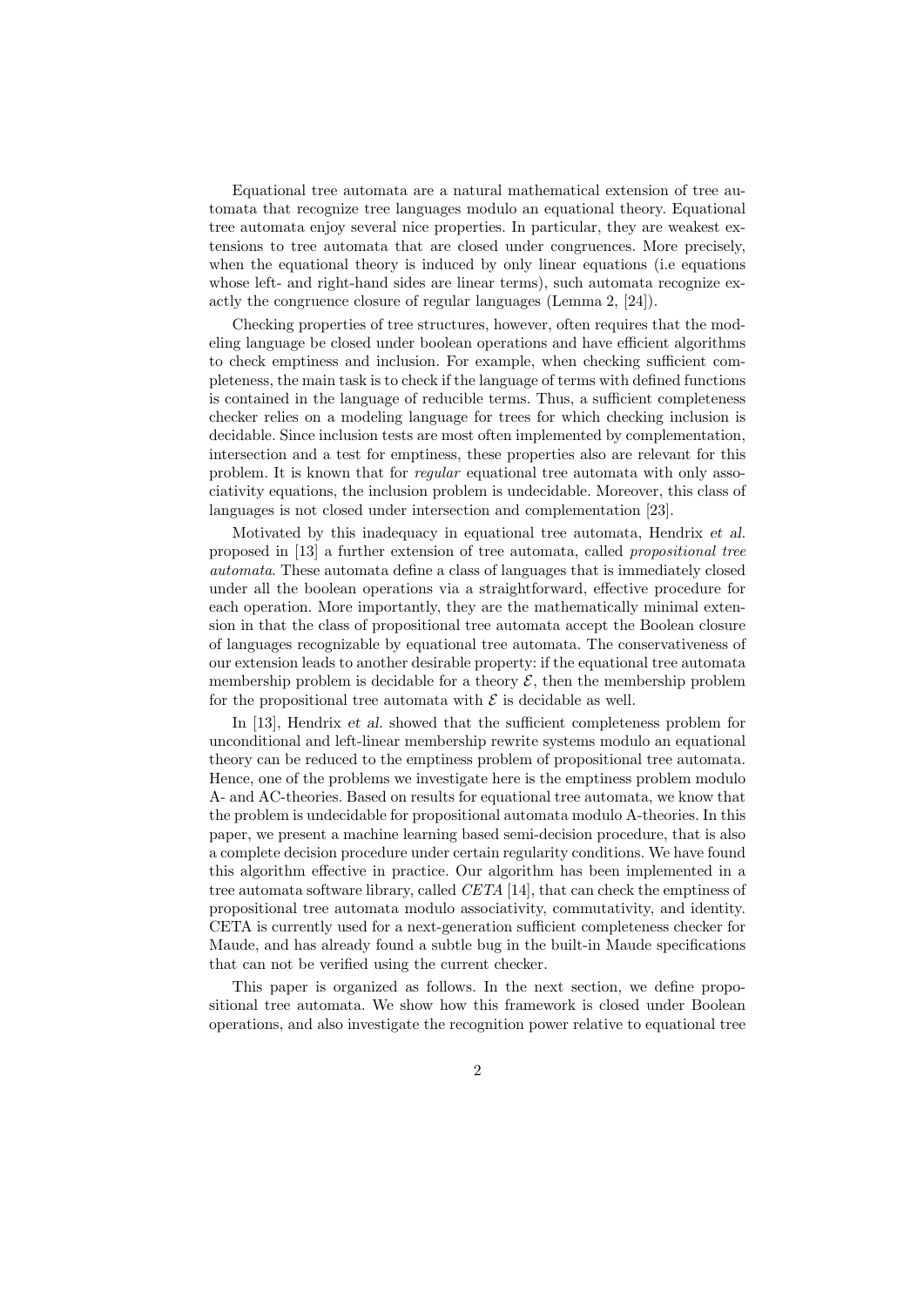automata. In Section 3, we consider the membership decision problem, and analyze the complexity results with the comparison to equational tree automata. In Sections 4 and 5, we explain our approach to the emptiness problem in detail. In Section 6, we show how our approach can be improved using ideas from machine learning. Finally, in Section 7, we conclude the paper by addressing the current software development project.

#### 2 Preliminaries

We assume the reader is familiar with equational logic [6] and tree automata [7]. We use basic notations of rewriting from [4]. An equational theory is a pair  $\mathcal{E} = (F, E)$  in which F is a finite set of function symbols, each with an associated arity, and  $E$  is a set of equations over the function symbols in  $F$ .

In the paper we are mainly interested in associative and/or commutative theory (A∪C-theories for short), that is equational theories whose equations in  $E$  are associativity and/or commutativity axioms for some of the binary function symbols. Given a binary function symbol  $f \in F$ ,  $f(f(x, y), z) = f(x, f(y, z))$  is an associativity (A) axiom, and  $f(x, y) = f(y, x)$  is a commutativity (C) axiom. We use  $F_A$  to denote the symbols in F with an associativity axiom in E, and  $F_C$ to be the symbols with a commutativity axiom. Since commutativity alone does not essentially affect the expressive power of the languages (Theorem 3, [24]), we assume that each commutative symbol is associative, i.e.  $F_{\text{C}} \subseteq F_{\text{A}}$ . Furthermore we write AC to denote the set E consisting of both A and C axioms from  $F_A \cap F_C$ .

A propositional tree automaton (PTA) A is a tuple  $(\mathcal{E}, Q, \phi, \Delta)$ , consisting of the equational theory  $\mathcal{E} = (F, E)$ , a finite set Q of states disjoint from the symbols in F (i.e.  $F \cap Q = \emptyset$ ), a propositional formula  $\phi$  over Q, and a finite set  $\Delta$  of transition rules whose shapes are in one of the following forms:

| (REGULAR)                | (MONOTONE)                               |  |  |
|--------------------------|------------------------------------------|--|--|
| $f(p_1,\ldots,p_n)\to q$ | $f(p_1,\ldots,p_n)\to f(q_1,\ldots,q_n)$ |  |  |

for some  $f \in F$  with arity $(f) = n$  and  $p_1, \ldots, p_n, q, q_1, \ldots, q_n \in Q$ . If a PTA only has regular rules, we say the PTA is *regular*; otherwise, it is *monotone*.

A move relation of  $\mathcal{A} = (\mathcal{E}, Q, \phi, \Delta)$  is a rewrite relation over the set  $\mathcal{T}(F \cup Q)$ of terms with respect to  $\rightarrow \Delta$  modulo  $=\varepsilon$ , i.e.  $s \rightarrow \Delta t$  if there is a transition rule  $l \to r \in \Delta$  and a context  $C \in \mathcal{C}(F \cup Q)$  such that  $s =_{\mathcal{E}} C[l]$  and  $t =_{\mathcal{E}} C[\alpha]$ . The reflexive-transitive closure of  $\rightarrow_{\mathcal{A}}$  is denoted by  $\rightarrow_{\mathcal{A}}^*$ .

A term t is accepted by  $\mathcal A$  if  $t \in \mathcal T(F)$  and the complete set of states reachable from t, reach $_A(t) = \{ \alpha \mid \exists \alpha \in Q \colon t \to_A^* \alpha \}$ , is a model of  $\phi$ . Boolean formulas are evaluated using their standard interpretations:

$$
P \models \alpha \text{ if } \alpha \in P, P \models \phi_1 \lor \phi_2 \text{ if } P \models \phi_1 \text{ or } P \models \phi_2, P \models \neg \phi \text{ if } \text{not}(S \models \phi)
$$

As an example, we consider the PTA A with the propositional formula  $\phi = \alpha \wedge \neg \beta$  and the transition rules

$$
\mathsf{a} \to \alpha \qquad \mathsf{b} \to \beta \qquad \mathsf{f}(\alpha) \to \alpha \qquad \mathsf{f}(\beta) \to \beta \qquad \mathsf{f}(\alpha) \to \gamma \qquad \mathsf{f}(\beta) \to \gamma.
$$

Then a is accepted by A, because reach<sub>A</sub>(a) = { $\alpha$ } and { $\alpha$ } =  $\alpha \wedge \neg \beta$ . Similarly,  $f(a)$  is accepted as reach  $_A(f(a)) = \{ \alpha, \gamma \}$  and  $\{ \alpha, \gamma \} \models \alpha \land \neg \beta$ . However,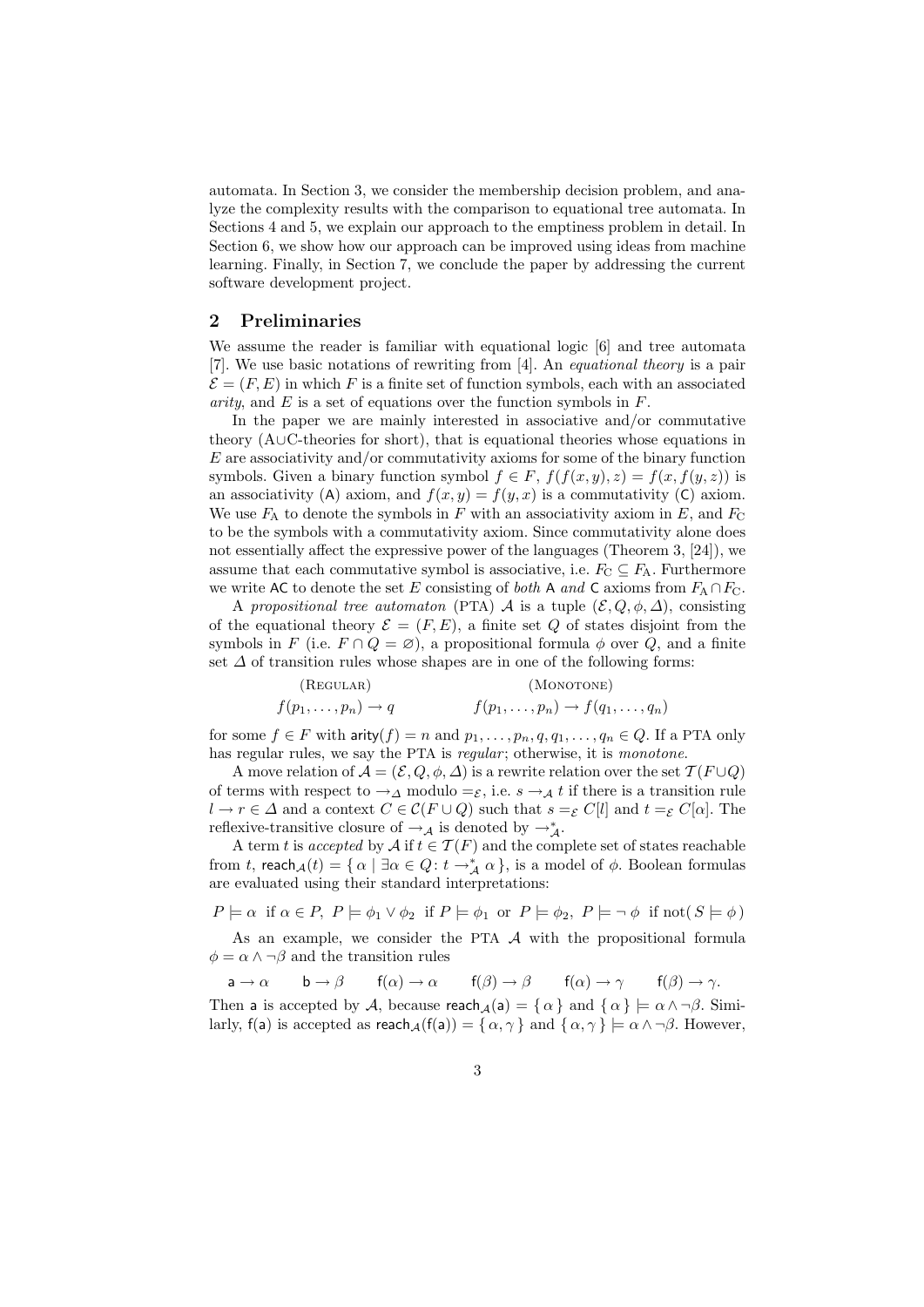**b** and f(b) are not accepted, because reach  $_A(b) = \{ \beta \}$  and  $\{ \beta \} \not\models \alpha \land \neg \beta$ , and reach<sub>A</sub>(f(b)) = { $\beta$ ,  $\gamma$ } and { $\beta$ ,  $\gamma$ }  $\not\models \alpha \wedge \neg \beta$ . Intuitively, the formula  $\alpha \wedge \neg \beta$ means that A accepts any term reachable to the state  $\alpha$  but unreachable to  $\beta$ .

Propositional tree automata are closed under Boolean operations: given  $\mathcal{A} =$  $(\mathcal{E}, Q_1, \phi_1, \Delta_1)$  and  $\mathcal{B} = (\mathcal{E}, Q_2, \phi_2, \Delta_2)$ , then by assuming  $Q_1 \cap Q_2 = \emptyset$ , the intersection  $\mathcal{L}(\mathcal{A}) \cap \mathcal{L}(\mathcal{B})$  is accepted by the PTA  $(\mathcal{E}, Q_1 \cup Q_2, \phi_1 \wedge \phi_2, \Delta_1 \cup \phi_2)$  $\Delta_2$ ). The complement of  $\mathcal{L}(\mathcal{A})$  is accepted by  $\mathcal{A}' = (\mathcal{E}, Q_1, \neg \phi_1, \Delta_1)$ , where the formula  $\phi_1$  of A is replaced by  $\neg \phi_1$ . Therefore we have the following property for propositional tree automata.

**Lemma 1.** The class of propositional tree automata is effectively closed under  $Boolean\ operations.$ 

In the standard tree automata framework, the intersection of two tree automata may have the product of states, which is  $|Q_1| \times |Q_2|$  state symbols, while the intersection of PTA A and B needs  $|Q_1|+|Q_2|$  state symbols. In complimenting the PTA  $A$ , the set of states is unchanged, so the number of state symbols is  $|Q_1|$ . But constructing the complement of a tree automaton, may require an exponential number of state symbols relative to the original.

It is also an easy lemma to show that the class of languages accepted by propositional tree automata under a certain equational theory is the smallest class of languages containing languages accepted by standard equational tree automata with the same equational theory and closed with respect to Boolean operations over the languages.

Lemma 2. The class of tree languages accepted by PTA with an equational theory  $\mathcal E$  corresponds precisely to the Boolean closure of tree languages accepted by equational tree automata sharing the equational theory  $\mathcal{E}$ .

One can observe that, given a term  $t \in \mathcal{T}(F)$  and a propositional tree automaton  $\mathcal{A}$ , when  $t\to_{\mathcal{A}}^*\alpha$  is decidable for any state  $\alpha$  of  $\mathcal{A}$ , reach $_{\mathcal{A}}(t)$  is effectively computable. This leads to the observation:

Lemma 3. The membership problem for equational tree automata under an equational theory  $\mathcal E$  is decidable if and only if the membership problem for propositional tree automata with  $\mathcal E$  is decidable.

### 3 Decidability Results

As we showed in the previous section, the decidability of the membership problem of propositional tree automata depends upon that of equational tree automata with the usual definition of acceptance in terms of final states. From previous work [21, 23], we have the complexity results (in the next table) for regular and monotone cases with AC- or A-theory:

|                             | regular | regular     | monotone | monotone                           |
|-----------------------------|---------|-------------|----------|------------------------------------|
|                             | $A-TA$  | $AC-TA$     | A-TA     | $AC-TA$                            |
| complexity of<br>membership | P-time  | NP-complete |          | <b>PSPACE-compl. PSPACE-compl.</b> |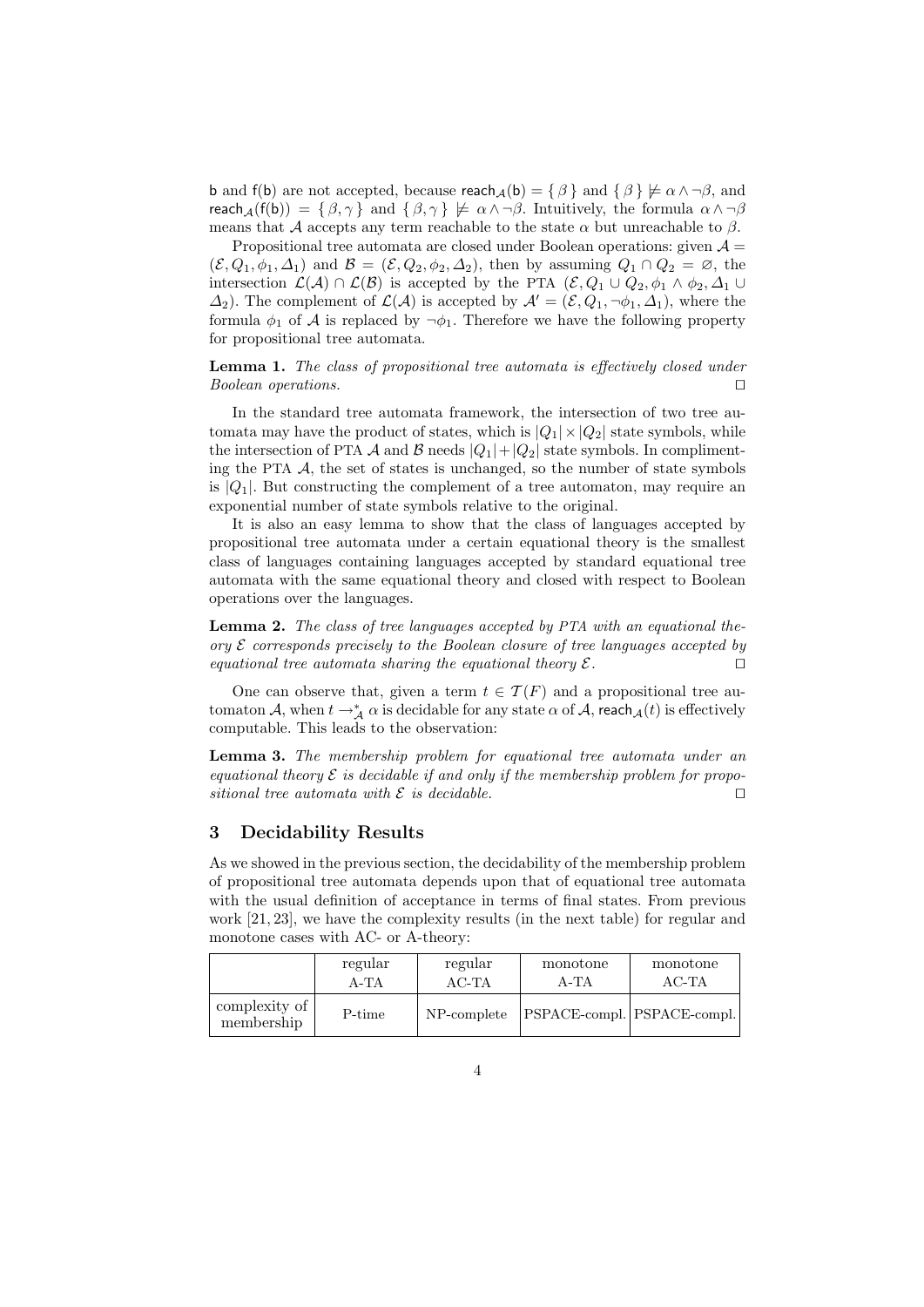As an obvious observation, the membership problem for *propositional* regular AC-tree automata (abbreviated by Mem-prop-reg-ACTA) seems harder than the problem for regular AC-tree automata. Here a propositional regular AC-tree automaton is a regular PTA over AC-theory, and a regular AC-tree automaton (regular AC-TA for short) corresponds to a regular PTA over AC-theory with a disjunction  $\phi$  over atomic states as its propositional formula, i.e.  $\phi = \alpha_1 \vee \cdots \vee \alpha_n$ for some  $\alpha_1, \ldots, \alpha_n \in Q$ .

As the AC-TA membership problem is NP-complete and the AC-TA nonmembership problem can be converted in linear-time to the PTA membership problem, the PTA membership problem cannot be in NP unless NP equals co-NP. We can show that Mem-prop-reg-ACTA is in a higher complexity class.

**Lemma 4.** MEM-PROP-REG-ACTA is in 
$$
\Delta_2^P
$$
.

In the following, we write  $A \leq T B$  if there is an algorithm M running polynomial-time for a problem A which can ask, during its computation, some membership questions about  $B$ , where each query for  $B$  is answered in a unit time. The relation  $A \leqslant^P_m B$  is polynomial-time many-to-one reducibility, and it is defined as follows:  $A \leq m$  B if there exists a polynomial-time function  $f: \Sigma^* \to \Gamma^*$  such that for each  $x \in \Sigma^*$ ,  $x \in A$  if and only if  $f(x) \in B$ .

**Proof of Lemma 4.** Let  $\mathcal{A} = (\mathcal{E}, Q, \phi, \Delta)$  with  $\mathcal{E} = (F, AC)$ . We define the regular AC-tree automaton  $\mathcal{B}_A$  associated to A. By assuming  $\langle , \rangle$  is a fresh binary symbol, we let  $\mathcal{B}_{\mathcal{A}} = (\mathcal{E}', P, \mathsf{p}_{\text{acc}}, \Delta_{\mathcal{A}})$  where

 $\mathcal{E}' = (F \cup Q \cup \{\langle,\rangle\}, AC)$  $P = \{ \mathsf{p}_{\alpha}, \mathsf{q}_{\alpha} \mid \alpha \in Q \} \cup \{ \mathsf{p}_{\text{acc}} \}$  $\Delta_{\mathcal{A}} = \{ \alpha \rightarrow \mathsf{q}_{\alpha} \mid \alpha \in Q \}$  $\cup$  {  $\langle \mathsf{p}_{\alpha}, \mathsf{q}_{\alpha} \rangle \rightarrow \mathsf{p}_{\text{acc}} \mid \alpha \in Q$  }  $\cup$  { $f(\mathsf{p}_{\alpha}, \mathsf{p}_{\beta}) \to \mathsf{p}_{\gamma}$  |  $f(\alpha, \beta) \to \gamma \in \Delta$  }.

By construction, it is clear that for each  $t \in \mathcal{T}(F)$  and  $\alpha \in Q$ ,  $t \to^*_{\mathcal{A}} q$  if and only if  $\langle t, q \rangle \rightarrow_{\mathcal{B}_\mathcal{A}}^* \mathsf{p}_{\rm acc}$ . One should note that  $\mathcal{B}_\mathcal{A}$  can be constructed in quadratic-time to the size of  $A$ , and the the membership problem for regular AC-tree automata (abbreviated by Mem-reg-ACTA) is NP-complete.

For the next step, we take the set  $S = \{ \alpha \in Q \mid \alpha \text{ appears in } \phi \}.$  The computation of S can be deterministically done in the size of  $\phi$ , denoted by  $|\phi|$ , which is the number of occurrences of Boolean variables and Boolean connectives in  $\phi$ . Then, for every  $\alpha \in S$  (e.g. in the lexicographic order), we test by using the oracle  $\mathcal{L}(\mathcal{B}_{\mathcal{A}})$ , whether  $\langle t, \alpha \rangle \in \mathcal{L}(\mathcal{B}_{\mathcal{A}})$ . If  $\langle t, \alpha \rangle \in \mathcal{L}(\mathcal{B}_{\mathcal{A}})$  is true,  $\alpha$  is assigned to 1; otherwise,  $\alpha$  is 0. By letting this Boolean assignment to be the mapping  $\tau: S \to \{1, 0\}$ , it is easy to see  $\tau(\phi) = 1$  if and only if reach  $\chi(t) \models \phi$ . The output value of the Boolean circuit is computable in polynomial-time relative to  $|\phi|$  [9].

The above algorithm runs totally in polynomial-time with respect to the size of A. Therefore the deterministic algorithm with an oracle set in NP solves the original membership problem in polynomially bounded time.

As a corollary of the above proof, MEM-PROP-REG-ACTA is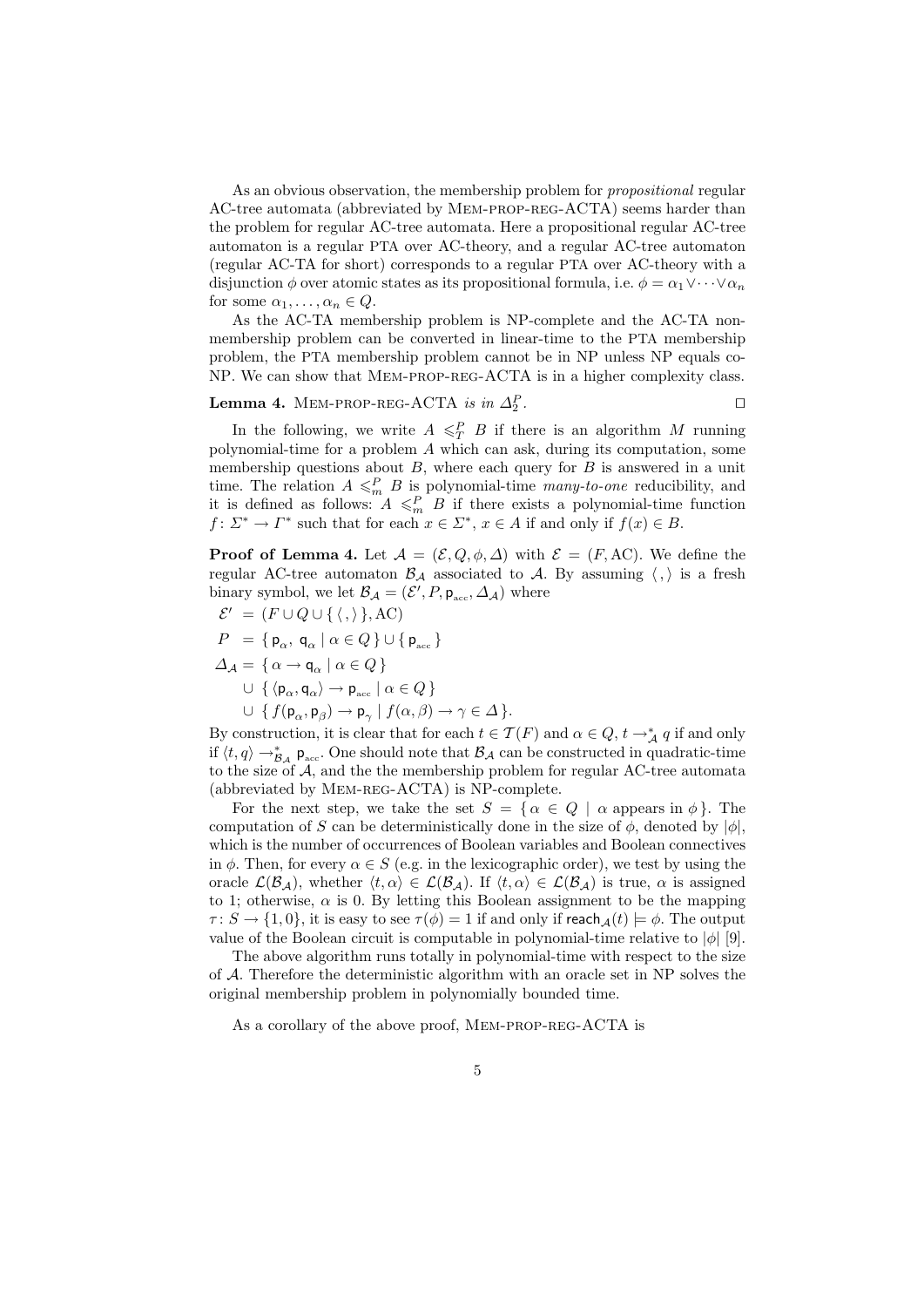- $\leq m$ -hard for NP (i.e. NP-hard),
- $\leqslant_m^P$ -hard for coNP (i.e. coNP-hard).

One can observe that the problem determining, given a term  $t$  and a regular AC-tree automaton  $A$ , whether  $A$  does not accept t is coNP-complete (abbreviated by INACCEPT-REG-ACTA). Because, if  $L \in \text{coNP}$  then  $(L)^c \in \text{NP}$ , and thus there exists a polynomial-time function  $f$  from  $(L)$ <sup>c</sup> to MEM-REG-ACTA such that  $x \in (L)^c$  if and only if  $f(x)$  is accepted by a regular AC-tree automaton  $(F, Q, \alpha_1 \vee \cdots \vee \alpha_n, \Delta, AC)$  with  $\alpha_1, \ldots, \alpha_n \in Q$ . Then the reduction from  $L$  to MEM-PROP-REG-ACTA can be done by taking the propositional regular AC-tree automaton to be  $(F, Q, \neg(\alpha_1) \land \cdots \land \neg(\alpha_n), \Delta, AC)$ .

Moreover, MEM-PROP-REG-ACTA is  $\leqslant^P_T$ -equivalent to MEM-REG-ACTA, because  $\leqslant^P_m$  is subsumed in  $\leqslant^P_T$  and  $\leqslant^P_T$  is transitive. Then,  $\forall A \in \Delta_2^P : A \leqslant^F_T$ MEM-REG-ACTA, and thus, MEM-PROP-REG-ACTA  $\leq^P_T$  MEM-REG-ACTA.

In case of monotone PTA over AC-theory, using the same construction as in the proof of Lemma 4, we can show that: the membership problem for monotone PTA over AC-theory is in  $P^{PSPACE}$  (= PSPACE). Then, using the fact that the membership problem for monotone PTA over AC-theory is PSPACEcomplete [21], we can obtain even a stronger result: the membership problem for monotone PTA over AC-theory (indicated by monotone AC-PTA in the table) is PSPACE-complete.

The previous proof technique can also be applied to A case. Therefore we obtain the following table of complexity results for sub-classes of propositional tree automata:

|                             | regular | regular  | monotone                           | monotone |
|-----------------------------|---------|----------|------------------------------------|----------|
|                             | A-PTA   | $AC-PTA$ | $A-PTA$                            | AC-PTA   |
| complexity of<br>membership | P-time  |          | <b>PSPACE-compl. PSPACE-compl.</b> |          |

### 4 Emptiness Testing

We now turn out attention to the emptiness problem for  $PTA$  — given a PTA A, does  $\mathcal{L}(\mathcal{A}) = \emptyset$ ? This problem is computationally quite hard. Even in the free case, testing emptiness of a PTA is EXPTIME-complete. The tree automata universality problem, i.e. given a tree automaton  $A$  over a signature  $F$ , does  $\mathcal{L}(\mathcal{A}) = \mathcal{T}(F)$ ?, is EXPTIME-complete (Theorem 14, [7]). This problem can be converted in linear time into the PTA emptiness problem of  $(\mathcal{L}(\mathcal{A}))^{\mathsf{c}}$ .

In AC case, equational tree automata are known to be closed under Boolean operations [26], and the emptiness problem is decidable [23]. It follows that the class of regular PTA over AC-theory have a decidable emptiness problem. In contrast to the above, in A case (without commutativity axioms), the emptiness problem is undecidable:

**Theorem 1.** The problem of checking whether  $\mathcal{L}(\mathcal{A}) = \emptyset$  for regular PTA with a single associativity axiom is undecidable.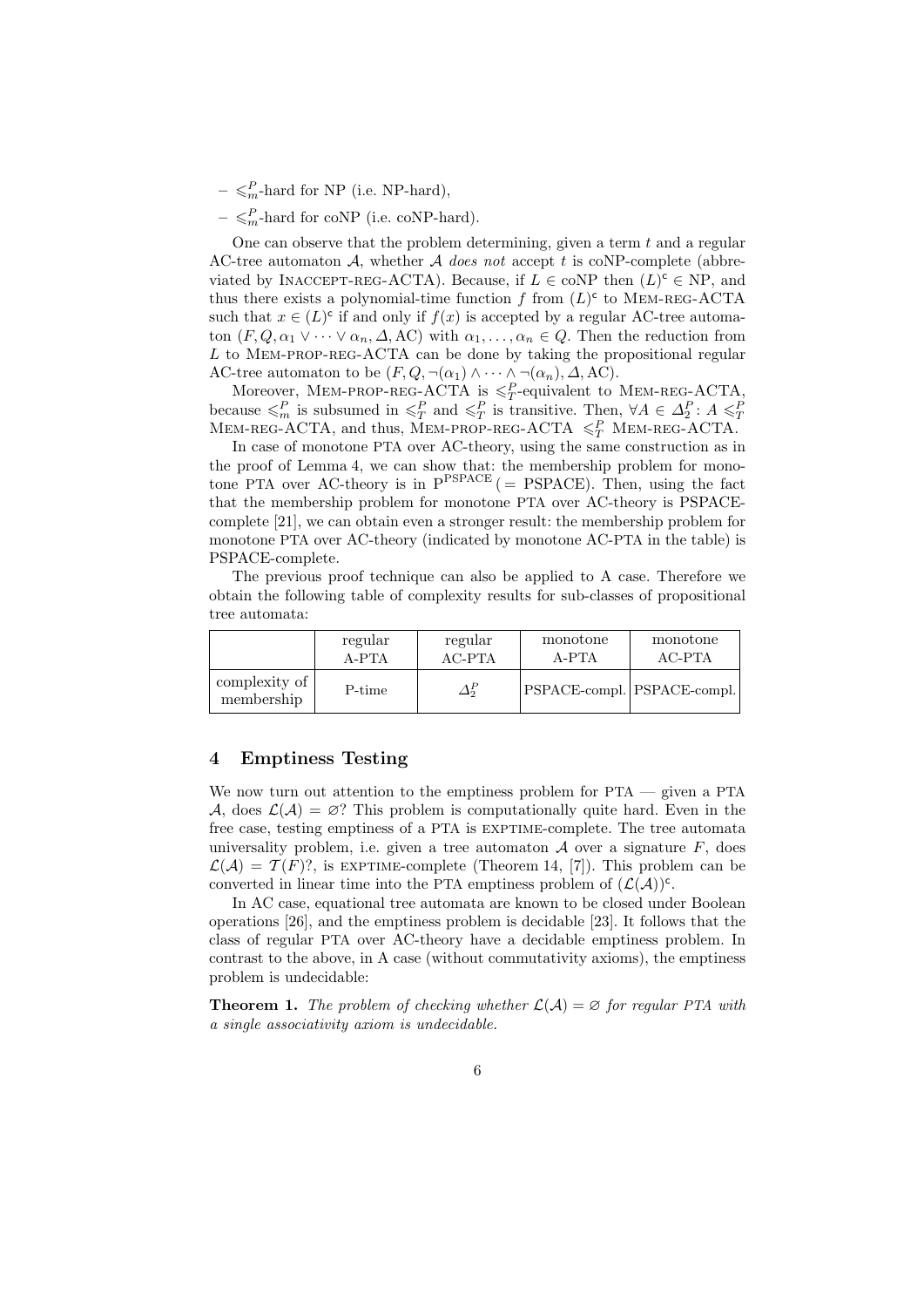*Proof.* Given a regular equational tree automaton  $\beta$  with a single associative symbol, it was shown in [24] to be undecidable whether  $\mathcal{L}(\mathcal{B}) = \mathcal{T}(F)$ . This problem is equivalent to checking  $(\mathcal{L}(\mathcal{B}))^c = \emptyset$ . By Lemma 2, the language  $(\mathcal{L}(\mathcal{B}))^c$  is recognizable by a PTA with a single associative symbol.

Despite the lack of decidability, we nevertheless are interested in developing semi-decision algorithms that work well in practice. This is motivated by the study about the sufficient completeness checking of order-sorted equational specifications, where we have found equational tree automata techniques to be quite useful [13]. In applications, thus far we have mainly been interested in regular PTA, so we will restrict our attention to regular PTA for the remainder of this section.

Our algorithm for checking emptiness computes the set of states reachable from terms. The idea of this algorithm is similar to the subset construction used in complementing regular tree automata in [7], but with extensions to handle associative and commutative symbols. Though having no guarantee to terminate for all cases, the algorithm finds an accepting term if a language accepted by an input PTA is non-empty, and it proves the emptiness if the accepting language is empty and the PTA satisfies certain regularity conditions.

Let  $\equiv_A$  be the equivalence relation over terms where  $s \equiv_A t$  iff. reach  $\bar{A}(s) =$ reach $A(t)$ . For tree automata, the correctness of subset construction typically relies on the fact that  $\equiv_A$  is a congruence with respect to contexts. i.e.  $s \equiv_A t$ implies  $C[s] \equiv_A C[t]$  for all contexts C. However, this fact *does not* hold in the case when the root of s or t is an A symbol f and the context  $C$  has s or t immediately within a term labeled by  $f$ . Due to this complication, our subset construction algorithm for A and AC symbols maintains additional information.

We first define the information our subset construction algorithm for the A and AC case will eventually compute.

**Definition 1.** Given a PTA  $\mathcal{A} = (\mathcal{E}, Q, \phi, \Delta)$  over the theory  $\mathcal{E} = (F, E)$ , let derive(A)  $\subseteq \mathcal{P}(Q) \times F$  be the set derive(A) = { (reach<sub>A</sub>(t), root(t)) |  $t \in T_F$  }.

One should remark that  $\text{derive}(\mathcal{A})$  is finite, however it is not always computable. Observe that  $\mathcal{L}(\mathcal{A}) \neq \emptyset$  if and only if there is a pair  $(P, f) \in$  derive( $\mathcal{A}$ ) such that  $P \models \phi$ . The undecidability of the emptiness problem of  $\mathcal{L}(\mathcal{A})$  thus implies the membership question  $(P, f) \in$  derive $(\mathcal{A})$  is not decidable either.

For the remainder of this section, let  $A$  be a PTA with an A∪C-theory. In this case, we can obtain derive( $\mathcal{A}$ ) by iterative computation starting from the empty set  $d_{\mathcal{A}}(0) \triangleq \emptyset$ . We then expand  $d_{\mathcal{A}}(0)$  to  $d_{\mathcal{A}}(1), d_{\mathcal{A}}(2), \ldots$  in the inference rules (defined later) until completion. The mapping  $d_A$  is simplified to d if A is obvious in the context.

Before describing the inference rules, we must give a few more definitions. We first extend reach<sub>A</sub> to allow sets of states  $P_i \subseteq Q$  as constants appearing in terms. Precisely, the reachable states reach  $\mathcal{A}(f(P_1, \ldots, P_n))$  for a term with sets as constants is the union of the reachable states for each term in  $\mathcal{T}(F \cup Q)$ formed by choosing an element in each state, i.e.

$$
\operatorname{reach}_{\mathcal{A}}(f(P_1, \ldots, P_n)) = \{ \beta \in Q \mid (\exists \alpha_i \in P_i : 1 \leq i \leq n) f(\alpha_1, \ldots, \alpha_n) \to_{\mathcal{A}}^* \beta \}.
$$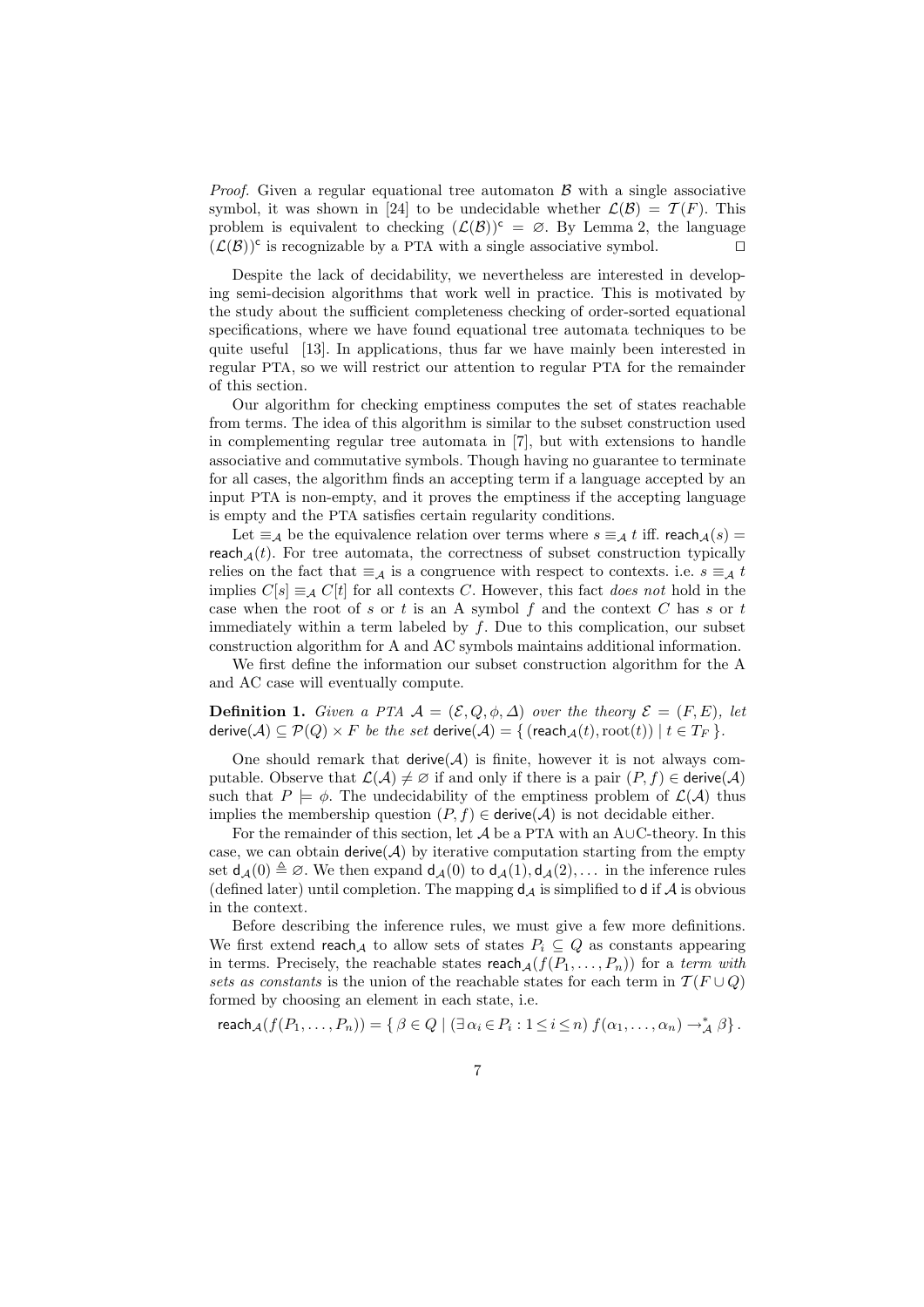Moreover, for associative symbols  $f \in (F_A - F_C)$ , we define a context-free grammar  $G_{f,d(i)}$  associated to **d**, to capture the variadic nature of associative symbols.

**Definition 2.** Given a PTA  $\mathcal{A} = (\mathcal{E}, Q, \phi, \Delta)$  with  $f \in F_A$  and set  $d(i)$ , we define the flattened grammar for f,  $G_{f,d(i)}(z) = (\sum_{f,d(i)}, Q, z, R)$ , where  $[D \mid \exists (D_{\alpha}) \subset d(i), \alpha \neq f]$ 

$$
- \sum_{f,d(i)} = \{ P \mid \exists (P,g) \in d(i) : g \neq f \},
$$
  
- 
$$
R = \{ \gamma := \alpha \beta \mid f(\alpha, \beta) \to \gamma \in \Delta \} \cup \{ \gamma := P \mid P \in \Sigma_{f,D_i} \land \gamma \in P \}.
$$

In the paper, we write  $\mathcal{L}(G(\alpha))$  to denote a language generated from  $\alpha$  if G is (a mapping to) a grammar with a non-terminal symbol  $\alpha$ . The *Parikh image* of the language  $\mathcal{L}(G(\alpha))$  [25] is denoted by  $\mathcal{S}(G(\alpha))$ . Namely,  $\mathcal{S}(G(\alpha))$  =  $\{\#(w) \mid w \in \mathcal{L}(G(\alpha))\},\$  where  $\# : \Sigma^* \to \mathbb{N}^{|\Sigma|}$  maps each string in  $\Sigma^*$  to the vector counting the number of occurrences of each terminal symbol. For a subset  $P (\subseteq Q)$  of non-terminals, let  $\mathcal{L}(G(P))$  denotes the strings appearing only in the language generated from non-terminals  $\alpha \in P$ . The mapping for the Parikh image is denoted by  $\mathcal{S}(G(P))$ :

$$
\mathcal{L}(G(P)) = \bigcap_{\alpha \in P} \mathcal{L}(G(\alpha)) - \bigcup_{\beta \in (Q-P)} \mathcal{L}(G(\beta))
$$

$$
\mathcal{S}(G(P)) = \bigcap_{\alpha \in P} \mathcal{S}(G(\alpha)) - \bigcup_{\beta \in (Q-P)} \mathcal{S}(G(\beta)).
$$

As context-free grammars are not closed under intersection and complementation, it is essential to denote  $\mathcal{L}(G(P))$ . Besides, checking the emptiness of  $\mathcal{L}(G(P))$  is undecidable. On the other hand,  $\mathcal{S}(G(P))$  is a semi-linear set [25], because semi-linear sets are closed under Boolean operations, and moreover, the emptiness problem is decidable.

Now let us define the rules for computing a set  $d(i+1)$  given  $d(i)$  and starting with  $d(0) = \emptyset$ :

(1) 
$$
f \notin F_A \cup F_C
$$
: 
$$
\frac{(P_1, f_1), \dots, (P_n, f_n) \in d(i)}{d(i+1) = d(i) \oplus \{ (\text{reach}_A(f(P_1, \dots, P_n)), f) \}}
$$

$$
(2) \quad f \in F_{A} - F_{C} : \qquad \frac{P \subseteq Q \qquad \Sigma_{f,d(i)}^{2+} \cap \mathcal{L}(G_{f,d(i)}(P)) \neq \varnothing}{d(i+1) = d(i) \uplus \{ (P,f) \}}
$$

$$
(3) \quad f \in F_A \cap F_C: \qquad \qquad \frac{P \subseteq Q \qquad \mathbb{N}^{>1} \cap \mathcal{S}(G_{f,d(i)}(P)) \neq \varnothing}{d(i+1) = d(i) \uplus \{ (P,f) \}}
$$

In the first rule, we non-deterministically chose elements  $(P_1, f_1), \ldots, (P_n, f_n)$ from  $d(i)$ . These elements need not be distinct. In the second and third rules, we write  $\Sigma_{f,d(i)}^{2+}$  for the strings over  $\Sigma_{f,d(i)}$  containing at least two letters, and  $\mathbb{N}^{>1}$  for vectors over natural numbers whose elements sum up to at least 2. We use the disjoint union operator  $\oplus$  to denote that the newly added elements must be *distinct* from the other elements in  $d(i)$ .

It is relatively straightforward to show that by starting with  $d(0)$  and applying the rules for each operator until completion, we eventually have derive( $\mathcal{A}$ ).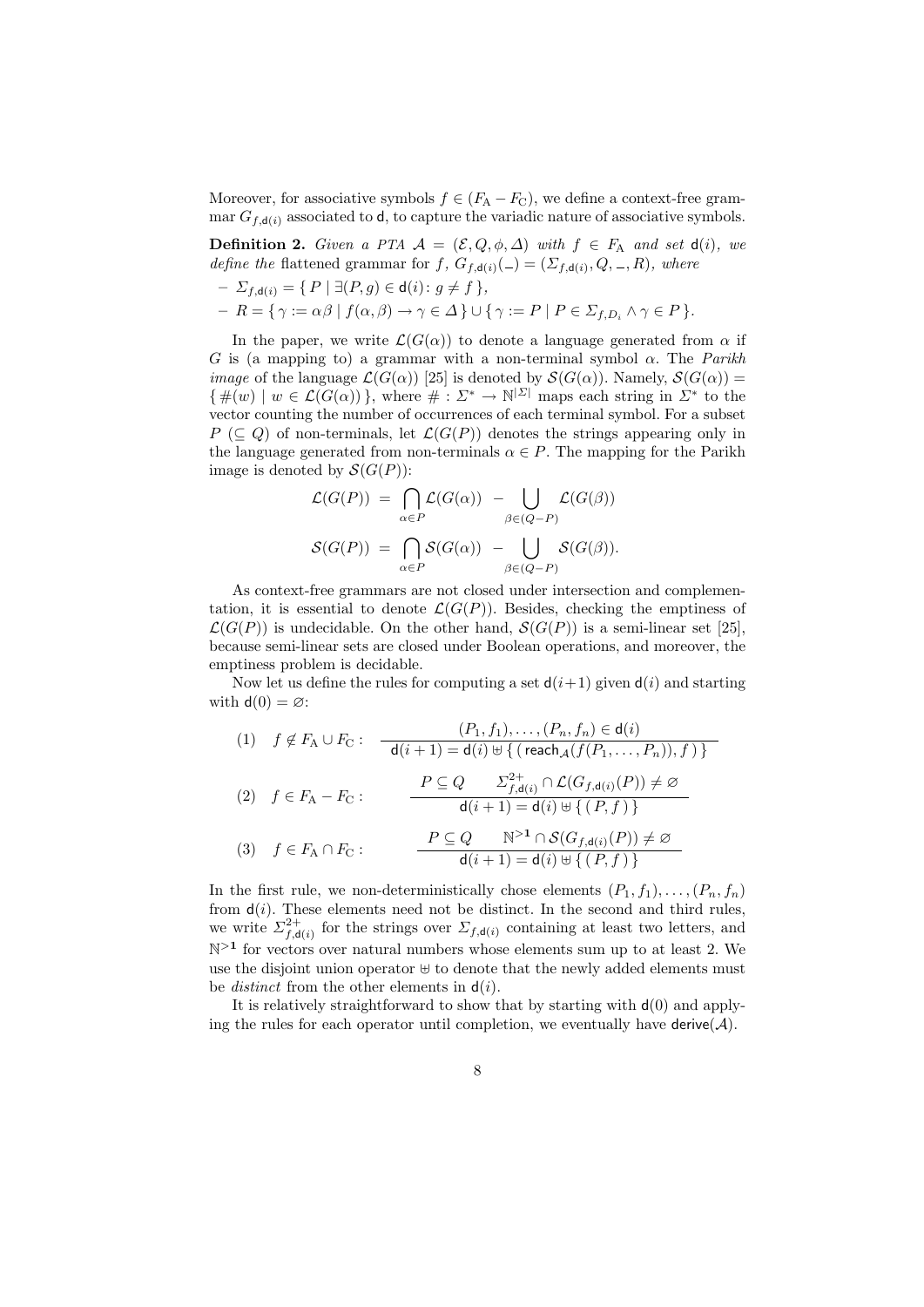**Theorem 2.** Let  $\mathcal{A} = (\mathcal{E}, Q, \phi, \Delta)$  be a PTA with  $\mathcal{E} = (F, E)$  containing only associativity and commutativity axioms (A∪C-theory). Every chain  $d(0), d(1), \ldots$ obtained by applying the rules  $(1)$ – $(3)$  until completion satisfies the following properties:

– the length k of the chain is  $|derive(\mathcal{A})|$ , and

 $- d(k) =$  derive $(A)$ .

*Proof.* Appendix A.  $\Box$ 

The undecidability of PTA with associative symbols in the regular case crops up in testing the emptiness of  $\sum_{f,\mathsf{d}(i)}^{2+} \cap \mathcal{L}(G_{f,\mathsf{d}(i)}(P))$ . The focus of the next section concerns how to solve this emptiness constraint. It is worth observing that this subset construction based approach can be generalized for the monotone case as well, but in this case, the grammar  $G_{f,d(i)}$  has to contain the additional rules of the form  $\alpha\beta := \gamma\delta$  to account for monotone rules of the form  $f(\gamma,\delta) \to f(\alpha,\beta)$ .

## 5 Solving Language Equations for Associativity

Since at present the emptiness testing with monotone rules for associative symbols is beyond the goal of our project, we have developed an approach that is likely to work well in practice for the regular case with associative symbols. Our approach rests of an interactive semi-algorithm for each associative symbol  $f \in F_A$  which has access to the mapping  $d(i)$  as it is being generated and performs two actions simultaneously: (1) recursively enumerates pairs  $(P, f)$  not in  $d(i)$  for which  $\Sigma_{f,d(i)}^{2+} \cap \mathcal{L}(G_{f,d(i)}(P))$  is non-empty; and (2) applies machine learning techniques to attempt construction of a family  $\{M_{\alpha}\}_{{\alpha}\in Q}$  of deterministic finite automata for which  $\mathcal{L}(\mathcal{M}_{\alpha}) = \mathcal{L}(G_{f,\text{derive}(\mathcal{A})}(\alpha))$  for all  $\alpha \in Q$ . If the first action succeeds, the semi-algorithm constructs the next  $d(i + 1)$  from  $d(i)$ . If the second action succeeds, we can decide for each subset of  $P$  states, the condition  $\Sigma_{f,d(i)}^{2+} \cap \mathcal{L}(G_{f,\text{derive}(\mathcal{A})}(P)) = \varnothing$  in the rule (2). We then can either obtain  $d(i + 1)$  or prove that the conditional rule for f can no longer be applied.

A naïve approach to the first action is quite simple. We recursively enumerate the strings in  $\Sigma_{f,d(i)}^{2+}$  in order of increasing length to form the infinite sequence  $w_1, w_2, \ldots$ , and parse each string  $w_i$  to get the complete set of states  $P_i = \{ \alpha \in Q \mid w \in \mathcal{L}(G_{f,d(i)}(\alpha)) \}.$  If  $(P_i, f) \notin d(i)$ , then let  $d(i+1) = \{ (P_i, f) \} \cup d(i)$ . Handling the second action is more complicated. First, observe that we can enumerate the set of finite automata in order of increasing length. Because recursively enumerable sets are closed under finite products, we can even enumerate finite families of automata  $\{\mathcal{M}_{\alpha}\}_{{\alpha}\in Q}$ . The difficult part then lies in checking whether  $\mathcal{L}(\mathcal{M}_{\alpha}) = \mathcal{L}(G_{f,d(i)}(\alpha))$  for all  $\alpha \in Q$ . It is well known that given a *single* finite automaton  $\mathcal M$  and context-free grammar  $G$ , it is undecidable whether  $\mathcal{L}(\mathcal{M}) = \mathcal{L}(G)$  (Theorem 8.12(3), [15]). However, this result is just for a single automaton, and does not imply the undecidability of our problem. In fact, given a context-free grammar  $G = (\Sigma, Q, \alpha_0, R)$  in Chomsky normal form, and a family of automata  $\{\mathcal{M}_{\alpha}\}_{{\alpha}\in Q}$ , the question whether  $\mathcal{L}(\mathcal{M}_{\alpha}) = \mathcal{L}(G(\alpha))$  for all  $\alpha \in Q$  is decidable.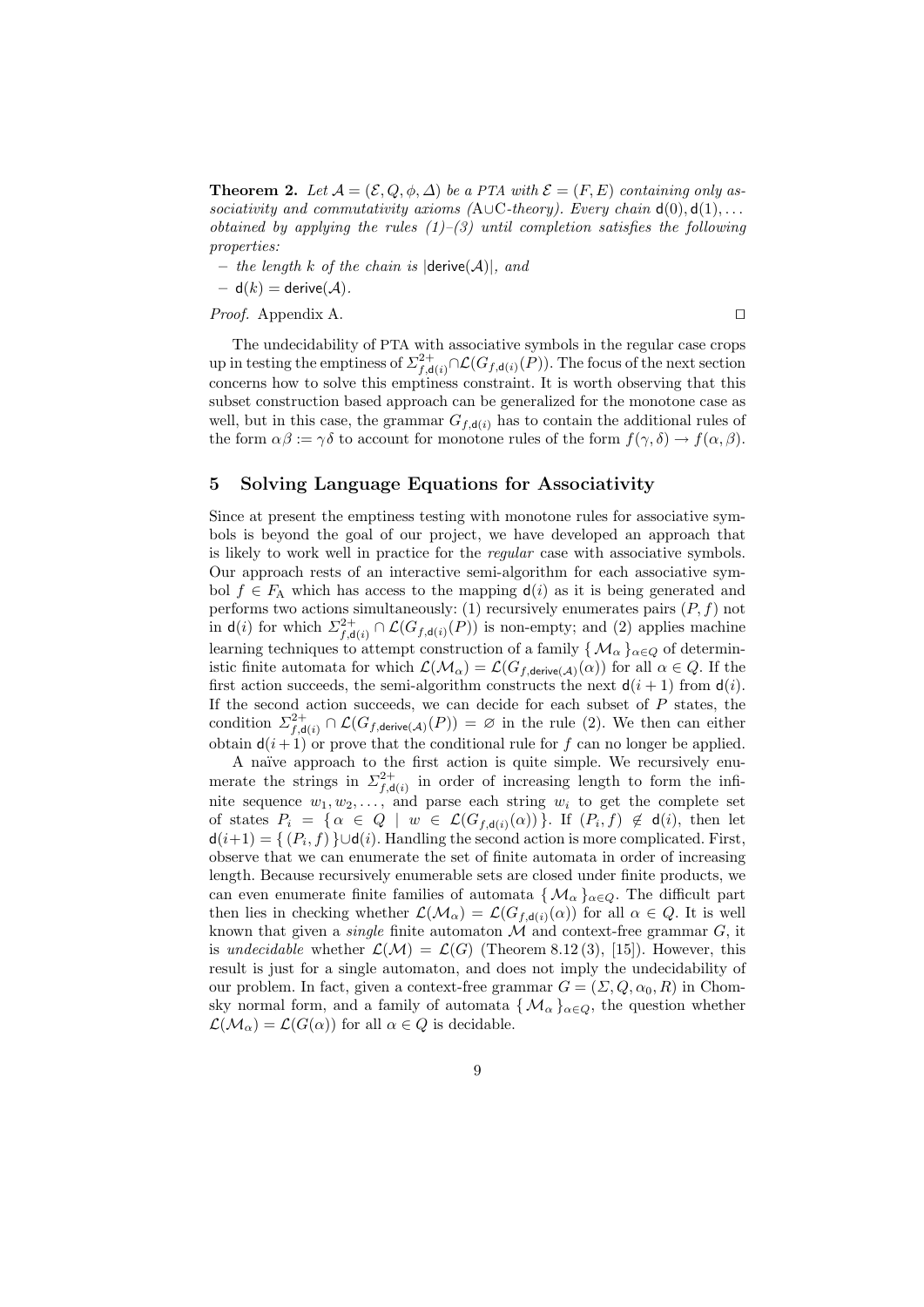The decidability of this problem is a direct consequence of Theorem 2.3 in [3]. Before explaining that result, however, it is necessary to shift our perspective of context-free grammars from viewing them as collections of production rules to viewing them as systems of language equations.

**Definition 3.** Let  $G = (\Sigma, Q, \alpha_0, R)$  be a context-free grammar. The system of equations generated by G is the family of equations  $\{\alpha = P_{\alpha}\}_{{\alpha \in Q}}$  in which for each non-terminal  $\alpha \in Q$ ,  $P_{\alpha}$  is the formula  $P_{\alpha} = w_1 \mid \cdots \mid w_n$  where  $\alpha = w_1, \ldots, \alpha = w_n$  are the production rules in R whose left-hand side equals  $\alpha$ .

Given a system of equations with non-terminals  $Q$  and terminals  $\Sigma$ , a *substitu*tion is a mapping  $\theta: Q \to \mathcal{P}(\Sigma^*)$  associating each state  $\alpha \in Q$  to a language  $\theta(\alpha) \subseteq \Sigma^*$ . A substitution  $\theta$  can be *applied* to a language formula P, yielding a language  $P\theta \subseteq \Sigma^*$  which is defined using the axioms:

$$
P\theta = \begin{cases} \{a\} & \text{if } P = a \text{ for some } a \in \Sigma, \\ \theta(\alpha) & \text{if } P = \alpha \text{ for some } \alpha \in Q, \\ S\theta \cup T\theta & \text{if } P = (S \mid T), \\ \{st \mid s \in S\theta \ \land \ t \in T\theta \} & \text{if } P = (S \cdot T). \end{cases}
$$

We may assume associativity of  $|$  and . in the above definition. Here  $S$ . T denotes the concatenation of S and T. A substitution  $\theta: Q \to \mathcal{P}(\Sigma^*)$  is a solution to the system of equations  $\{\alpha = P_{\alpha}\}_{\alpha \in Q}$  if and only if  $\theta(\alpha) = P_{\alpha}\theta$ for all  $\alpha \in Q$ . It is known that each system of equations generated by G has a least solution, namely  $\theta_{\mathcal{L}} : \alpha \mapsto \mathcal{L}(G(\alpha))$ , and  $\theta_{\mathcal{L}}(\alpha) \subseteq \psi(\alpha)$  for all solutions  $\psi: Q \to \mathcal{P}(\Sigma^*)$  and  $\alpha \in Q$ . For grammars in Chomsky normal form, we can use the following theorem to help check whether an arbitrary solution is the least solution. Note that this is an easy consequence of Theorem 2.3 in [3].

**Theorem 3.** If G is a context-free grammar in Chomsky normal form, there is a unique solution  $\theta$  to the system of equations generated by G in which  $\epsilon \notin \theta(\alpha)$ for any  $\alpha \in Q$ .

In the theorem  $\epsilon$  denotes the empty string. The solution  $\theta$  in the previous theorem is the least solution, since  $G$  does not contain a production rule of the form  $\alpha := \beta$ , and so  $\epsilon \notin \mathcal{L}(G(\alpha))$  for any  $\alpha \in Q$ .

Given a context-free grammar in Chomsky normal form G and a family of finite automata  $\{M_{\alpha}\}_{\alpha\in Q}$ , we can use Theorem 3 to check whether  $\mathcal{L}(\mathcal{M}_{\alpha})=$  $\mathcal{L}(G(\alpha))$  for all  $\alpha \in Q$ .

Theorem 4. Let G be a context-free grammar in Chomsky normal form with non-terminals Q. If  $\mathcal{L}(G(\alpha))$  is regular for all  $\alpha \in Q$ , there is a constructable set of finite automata { $\mathcal{M}_{\alpha}$  }<sub>α∈</sub> $\alpha$  for which  $\mathcal{L}(\mathcal{M}_{\alpha}) = \mathcal{L}(G(\alpha)).$ 

*Proof.* We recursively enumerate the families of finite automata  $\{M_{\alpha}\}_{{\alpha}\in Q}$  and check if  $\mathcal{L}(\mathcal{M}_{\alpha}) = \mathcal{L}(G(\alpha))$  for each  $\alpha \in Q$ . If we let  $\psi : Q \to \mathcal{P}(\Sigma^*)$  be the substitution  $\alpha \mapsto \mathcal{L}(\mathcal{M}_{\alpha})$ , then the problem of checking whether  $\mathcal{L}(\mathcal{M}_{\alpha}) =$  $\mathcal{L}(G(\alpha))$  for all  $\alpha \in Q$  reduces to deciding whether  $\psi$  is the unique solution satisfying Theorem 3. For each equation  $\alpha = P_{\alpha}$ , we can construct the automaton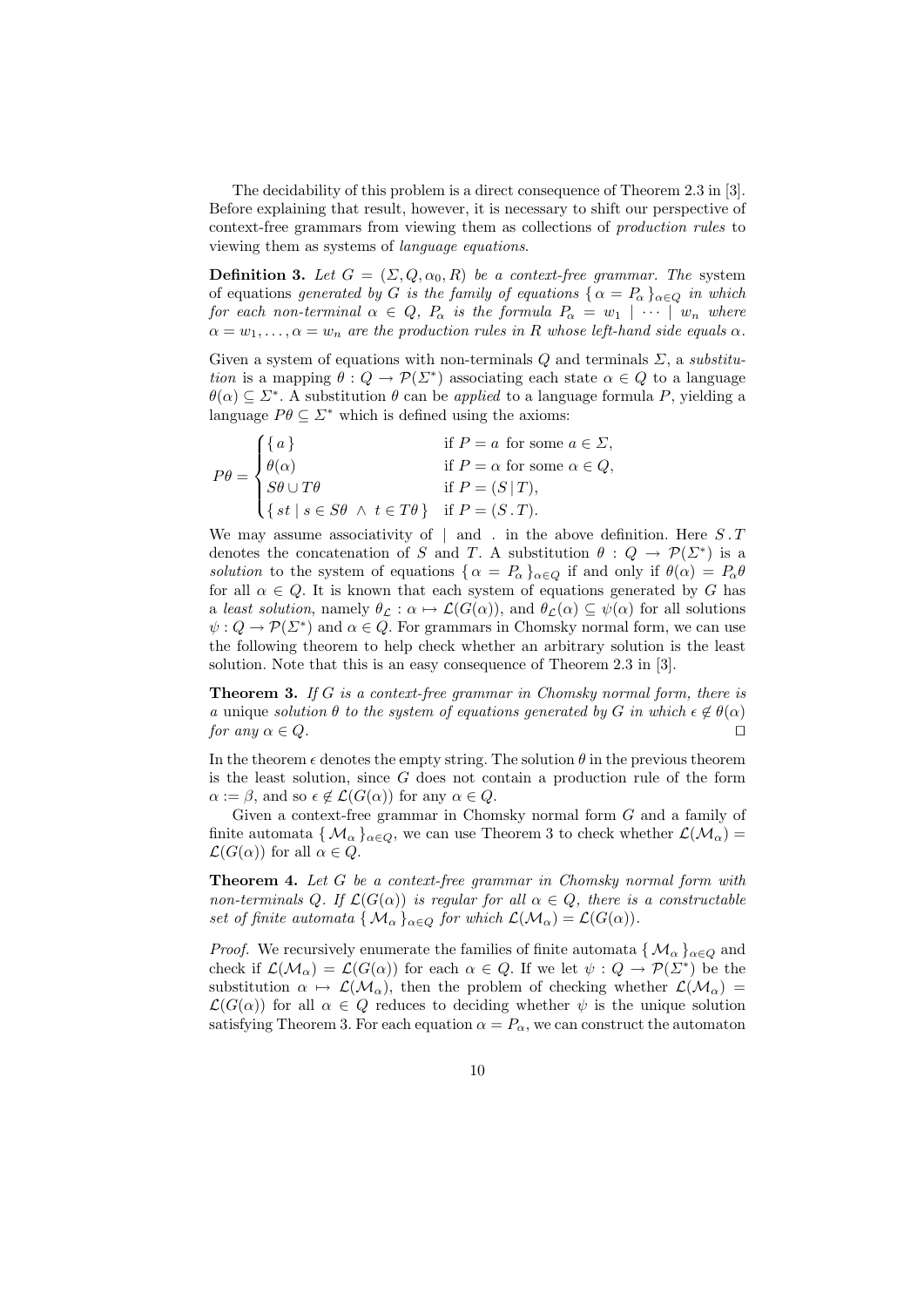${\cal M}_{P_\alpha}$  with  ${\cal L}({\cal M}_{P_\alpha})=P_\alpha\psi$  due to the effective closure of regular languages under union and concatenation. Moreover, one can check whether  $\mathcal{L}(\mathcal{M}_{\alpha}) = \mathcal{L}(\mathcal{M}_{P_{\alpha}})$ for each  $\alpha \in Q$  using the standard approaches for testing the equivalence of finite automata. So clearly we can check whether  $\psi$  is a solution. But it is also trivial to check whether  $\epsilon \notin \mathcal{L}(\mathcal{M}_{\alpha})$  for each  $\alpha \in Q$ . Thus it is decidable whether  $\psi$ satisfies the conditions in Theorem 3. If it does then  $\psi(\alpha)$  must equal  $\mathcal{L}(G(\alpha))$ for each  $\alpha \in Q$ .

The key problem discussed in the section is determining whether the language  $\mathcal{L}(G(\alpha))$  is regular for each non-terminal  $\alpha \in \mathcal{Q}$ . One would expect this problem to be undecidable. Surprisingly, despite searching several texts, we could not find a decidability result for this problem. If  $\mathcal{L}(G(\alpha))$  is regular for each non-terminal  $\alpha$ , Theorem 4 shows that we can always show that by generating an equivalent family of finite automata. The other case is not so clear. Undecidability results for context-free languages such as Greibach's theorem (Sec. 8.7 in [15]) do not apply since they concern single context-free languages and this property concerns every non-terminal in a grammar. Theorem 4's result itself relied heavily upon the assumption that every non-terminal generates a regular language. The same approach does not work to construct a finite automata corresponding to a single non-terminal in  $G$  due to the undecidability of the equivalence problem for context-free grammars and regular languages.

### 6 Angluin's Algorithm

Though technically sound, if one were to implement the semi-algorithm using the naïve approach outlined above, the efficiency would likely be less than desired. Enumerating finite automata in order of increasing size takes exponential time relative to the size of the automaton. Each family of finite automata would need to be checked for equivalence, and this also takes exponential time. Unfortunately, we don't see a way to improve the exponential time required to check equivalence, but by applying techniques from learning theory, we decrease the number of equivalence queries we make so that if the algorithm eventually succeeds, we will have only required a polynomial number of queries relative to the size of the accepting family of automata eventually found.

A well-known algorithm in machine learning is Angluin's algorithm [1] for learning regular languages with oracles. For an arbitrary language L, this algorithm attempts to construct a finite automaton M such that  $\mathcal{L}(\mathcal{M}) = L$  by asking questions to two oracles: a membership oracle that answers whether a string  $u \in \Sigma^*$  is in L; an *equivalence* oracle that answers whether  $\mathcal{L}(\mathcal{M}) = L$ and if not, provides a *counterexample* string  $u \in \Sigma^*$  in the symmetric difference of L and  $\mathcal{L}(\mathcal{M})$ , i.e.  $u \in L \oplus \mathcal{L}(\mathcal{M})$  with  $L \oplus \mathcal{L}(\mathcal{M}) = (L - \mathcal{L}(\mathcal{M})) \cup (\mathcal{L}(\mathcal{M}) - L)$ . Angluin's algorithm will terminate only if  $L$  is regular. However, given the appropriate oracles, one can attempt to apply it with any language, even languages not known to be regular. Due to space limitation of the paper, we roughly sketch below how Angluin's algorithm works. Readers are recommended to consult [17] for further details.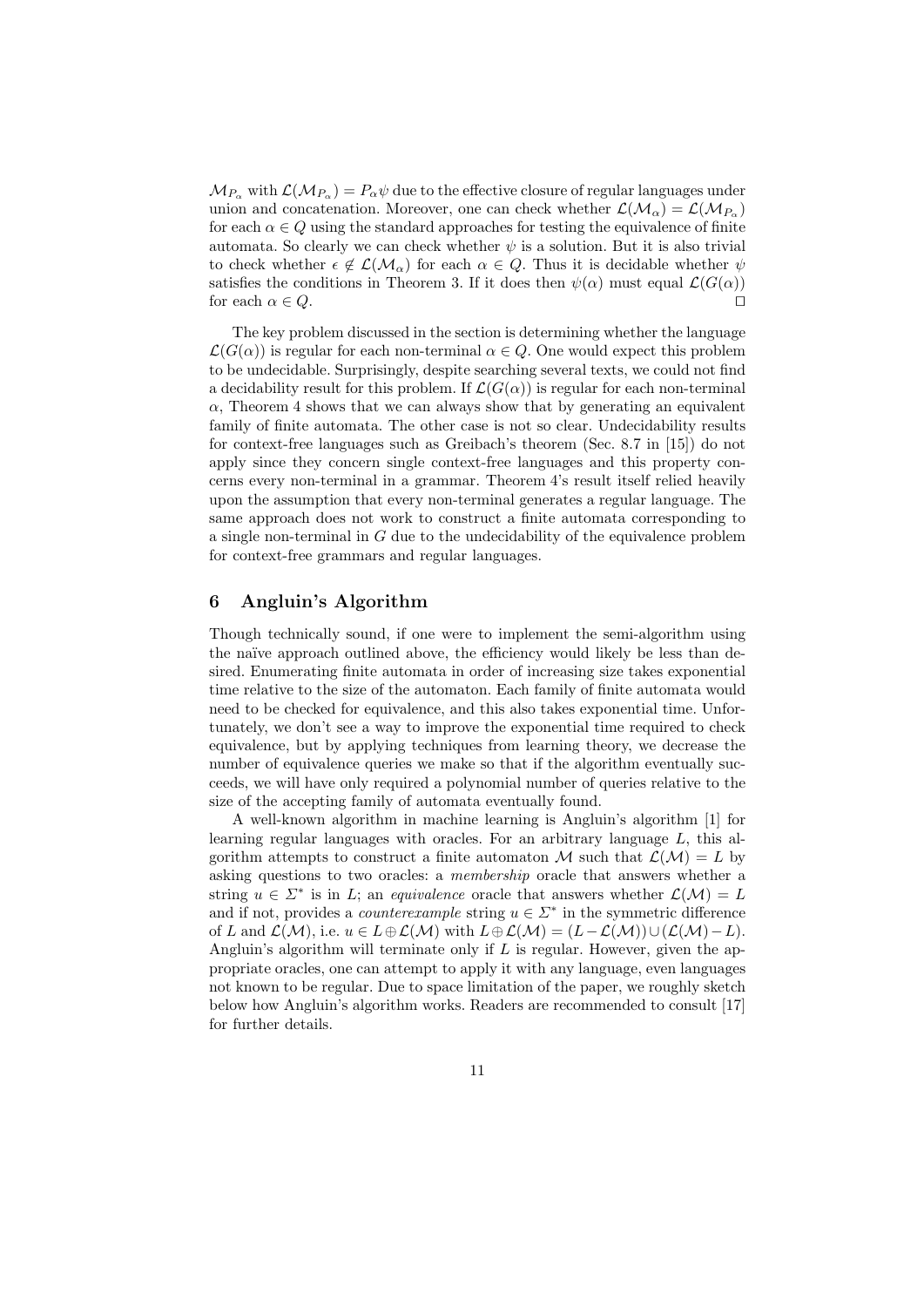First we recall the definition of *Nerode's right congruence*: given a language  $L \subseteq \mathbb{Z}^*$ , the equivalence relation  $\sim_L$  over  $\mathbb{Z}^*$  is the relation such that for  $u, v \in$  $\Sigma^*$ ,  $u \sim_L v$  if and only if for all  $w \in \Sigma^*$ ,  $uw \in L \iff vw \in L$ . It is known that a language L is regular if and only if the number of equivalence classes  $|\Sigma^*/\sim_L|$  is finite. Angluin's algorithm maintains a data structure that stores two constructs: (1) a finite set  $S \subseteq \Sigma^*$  of strings, each belonging to a distinct equivalence class in  $\Sigma^*/{\sim_L}$ , and (2) a finite set  $D \subseteq \Sigma^*$  of distinguishing strings which in conjunction with the membership oracle, allows the algorithm to classify an arbitrary string into one of the known equivalence classes.

Initially,  $S = \{ \epsilon \}$  and  $D = \emptyset$ . Using the membership oracle in conjunction with S and D, the algorithm constructs a deterministic finite automaton  $\mathcal M$  such that  $\mathcal{L}(\mathcal{M}) = L$  when  $S = \Sigma^* / \sim_L$ . The algorithm then queries the equivalence oracle which either succeeds and we are done, or returns a counterexample which can be analyzed to reveal at least one additional equivalence class representative in  $\Sigma^*/\sim_L$  that is not in S. If L is regular, eventually the algorithm will learn all of the equivalence classes in  $\Sigma^*/\sim_L$ . If L is not regular,  $\Sigma^*/\sim_L$  must be infinite and so the algorithm will not terminate.

Given a finite family of regular languages  $\{L_{\alpha}\}_{{\alpha}\in Q}$ , Angluin's algorithm can be easily generalized to simultaneously learn a finite family of automata  $\{\mathcal{M}_{\alpha}\}_{{\alpha}\in Q}$  such that  $\mathcal{L}(\mathcal{M}_{\alpha})=L_{\alpha}$  for all  $\alpha\in Q$ . In this version, there must be a membership oracle for each language  $L_{\alpha}$ , and an equivalence oracle which given a family  $\{M_{\alpha}\}_{{\alpha}\in Q}$ , returns true if  $L_q = \mathcal{L}(\mathcal{M}_{\alpha})$  for all  $\alpha \in Q$ , or a pair  $(\alpha, u)$  where  $\alpha \in Q$ , and u is a counterexample in  $L_{\alpha} \oplus \mathcal{L}(\mathcal{M}_{\alpha})$ . The generalized algorithm will terminate when  $L_{\alpha}$  is regular for each  $\alpha \in Q$ .

In the context of this paper, we use Angluin's algorithm in conjunction with the flattened grammar  $G_{f,d(i)}$  with terminals  $\Sigma_{f,d(i)}$  and non-terminals Q. The algorithm attempts to construct of a family of finite automata  $M = \{ \mathcal{M}_{\alpha} \}_{\alpha \in Q}$ for which  $\mathcal{L}(\mathcal{M}_{\alpha}) = \mathcal{L}(G_{f,d(i)}(\alpha))$ . If the process succeeds, we can easily determine whether  $\Sigma^{2+} \cap \mathcal{L}(G_{f,d(i)}(P)) = \varnothing$  for each pair  $(P, f) \notin d(i)$  using standard techniques for finite automata. If we discover that  $\Sigma^{2+} \cap \mathcal{L}(G_{f,d(i)}(P)) \neq \emptyset$ , we set  $d(i + 1) = d(i) \oplus \{ (P, f) \}$  and repeat the process for  $d(i + 1)$ .

To apply Angluin's algorithm, we need to provide the membership oracles and equivalence oracle needed given a context-free grammar G with non-terminals Q and terminals  $\Sigma$ . The membership oracle for each non-terminal  $\alpha \in Q$  can be provided by a context-free language parser that parses a string  $u \in \Sigma^*$  and returns true if  $u \in \mathcal{L}(G(\alpha))$ . Given the family  $\{ \mathcal{M}_{\alpha} \}_{\alpha \in \mathcal{Q}}$ , our equivalence oracle forms the mapping  $\theta : \alpha \mapsto \mathcal{L}(\mathcal{M}_{\alpha})$  and checks if it is the solution to the equations generated by G satisfying Theorem 3. In case that  $\theta$  is not the solution, the equivalence oracle must analyze the mapping to return a counterexample. The algorithm we use is presented in Fig. 1. We can show the correctness of the equivalence oracle by stating the following theorem:

Theorem 5. Given a family a context-free grammar G in Chomsky normal form with non-terminals Q and terminals  $\Sigma$ , and a family  $\{M_{\alpha}\}_{{\alpha}\in{\mathcal{O}}}$  of finite automata over  $\Sigma$ , the algorithm check equiv in Fig. 1

– returns true if  $\mathcal{L}(G(\alpha)) = \mathcal{L}(\mathcal{M}_{\alpha})$  for all  $\alpha \in \mathcal{Q}$ ; and otherwise,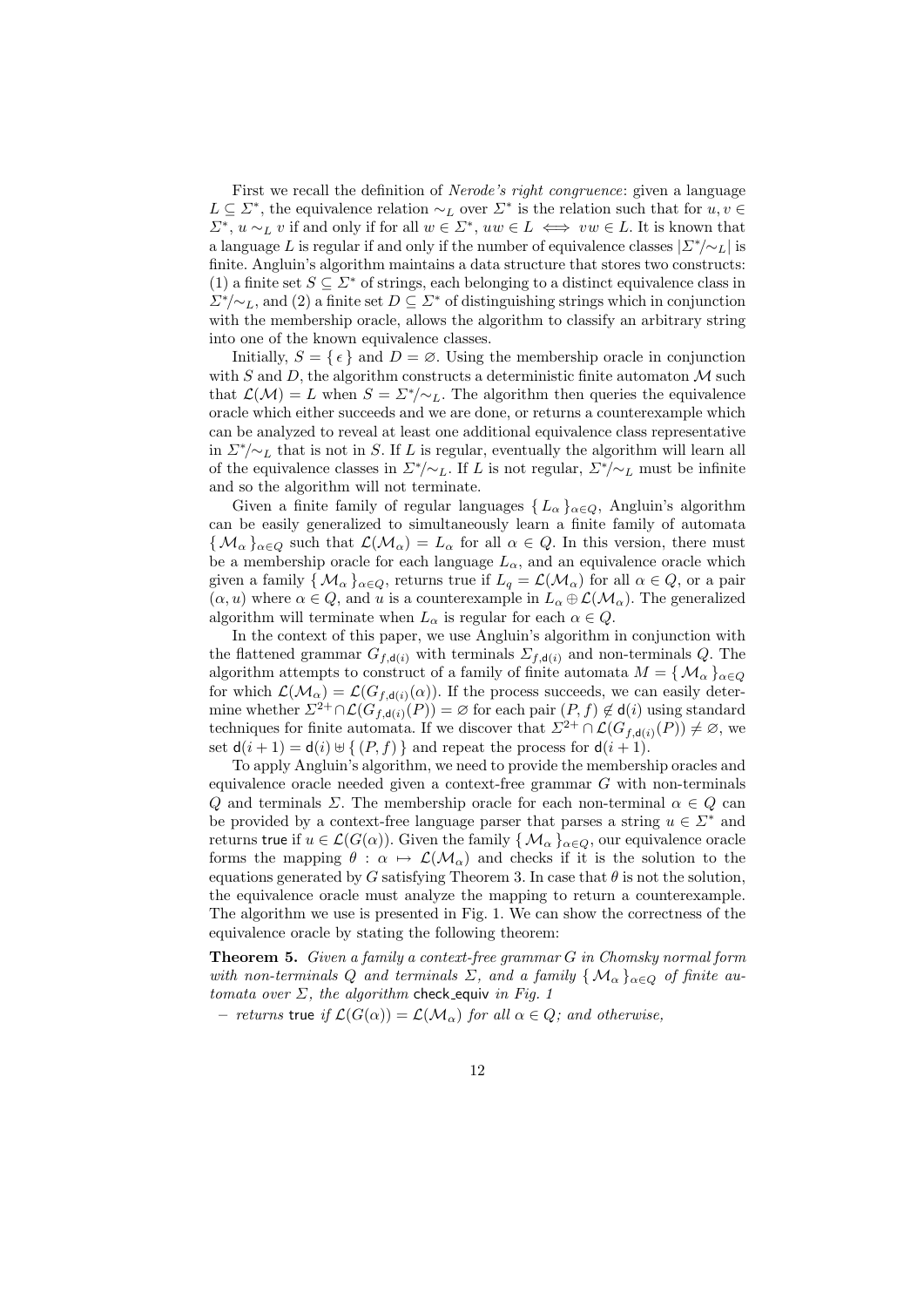PROCEDURE check\_equiv

INPUT  $G(z) = (\Sigma, Q, z, P)$ : a context-free grammar  ${\{\mathcal{M}_{\alpha}\}}_{\alpha\in\mathcal{Q}}$ : a family of finite automata over  $\Sigma$ OUTPUT true or  $(\alpha, u)$  for some  $\alpha \in Q$  and  $u \in \Sigma^*$ let  $\theta$  be the substitution  $\alpha \mapsto \mathcal{L}(\mathcal{M}_{\alpha});$ for each  $\alpha \in Q$  do if  $\epsilon \in \mathcal{L}(\mathcal{M}_{\alpha})$  then return  $(\alpha, \epsilon)$ ; if  $\mathcal{L}(\mathcal{M}_{\alpha}) \neq P_{\alpha}\theta$  then choose  $u \in \mathcal{L}(\mathcal{M}_{\alpha}) \oplus P_{\alpha}\theta$ if  $u \in \mathcal{L}(\mathcal{M}_{\alpha}) \oplus \mathcal{L}(G(\alpha))$  then return  $(\alpha, u)$ else for each  $\alpha := \beta \gamma \in P$  and  $u = st$  do if  $s \in \mathcal{L}(\mathcal{M}_{\beta}) \oplus \mathcal{L}(G(\beta))$  then return  $(\beta, s)$ ; if  $t \in \mathcal{L}(\mathcal{M}_{\gamma}) \oplus \mathcal{L}(G(\gamma))$  then return  $(\gamma, t)$ od ; od ; return true

Fig. 1. Checking language equivalence

– returns a pair  $(\beta, w)$  such that  $w \in \mathcal{L}(G(\beta)) \oplus \mathcal{L}(\mathcal{M}_{\beta})$ .

Proof sketch. Termination of this procedure is straightforward, and it is easy to verify that when a pair is returned at a return statement, it is indeed a counterexample. The non-trivial part of this theorem is that if the outer loop terminates without returning a counterexample, check equiv returns true and  $\mathcal{L}(G(\alpha)) = \mathcal{L}(\mathcal{M}_{\alpha})$  is guaranteed. We obtain this property by showing that if  $\mathcal{L}(\mathcal{M}_{\alpha}) \neq \mathcal{L}(\mathcal{G}(\alpha))$  for some  $\alpha \in Q$  and the outer loop is executed, the body of the loop is guaranteed to return a pair. See Appendix A.5 for details.  $\Box$ 

When equipped with context-free language parsers as membership oracles and chec equiv as an equivalence oracle, Angluin's algorithm accomplishes the same goal as the simple enumeration-based algorithm used to prove Theorem 4. However, the approach in this section is much more efficient. In searching for a solution, the enumeration algorithm used in Theorem 4 checks equivalence of every family of finite automata in order of increasing size. The total number of equivalence checks will be exponential relative to the size of the final output. Since each equivalence check itself takes exponential time, the enumeration algorithm double exponential relative to the size of the final output. In contrast, Angluin's algorithm makes a number of oracle queries that is polynomial [1] to the size of the final output. The equivalence oracle itself takes exponential time, and so the total time of the new algorithm is a single exponential relative to the size of the final output.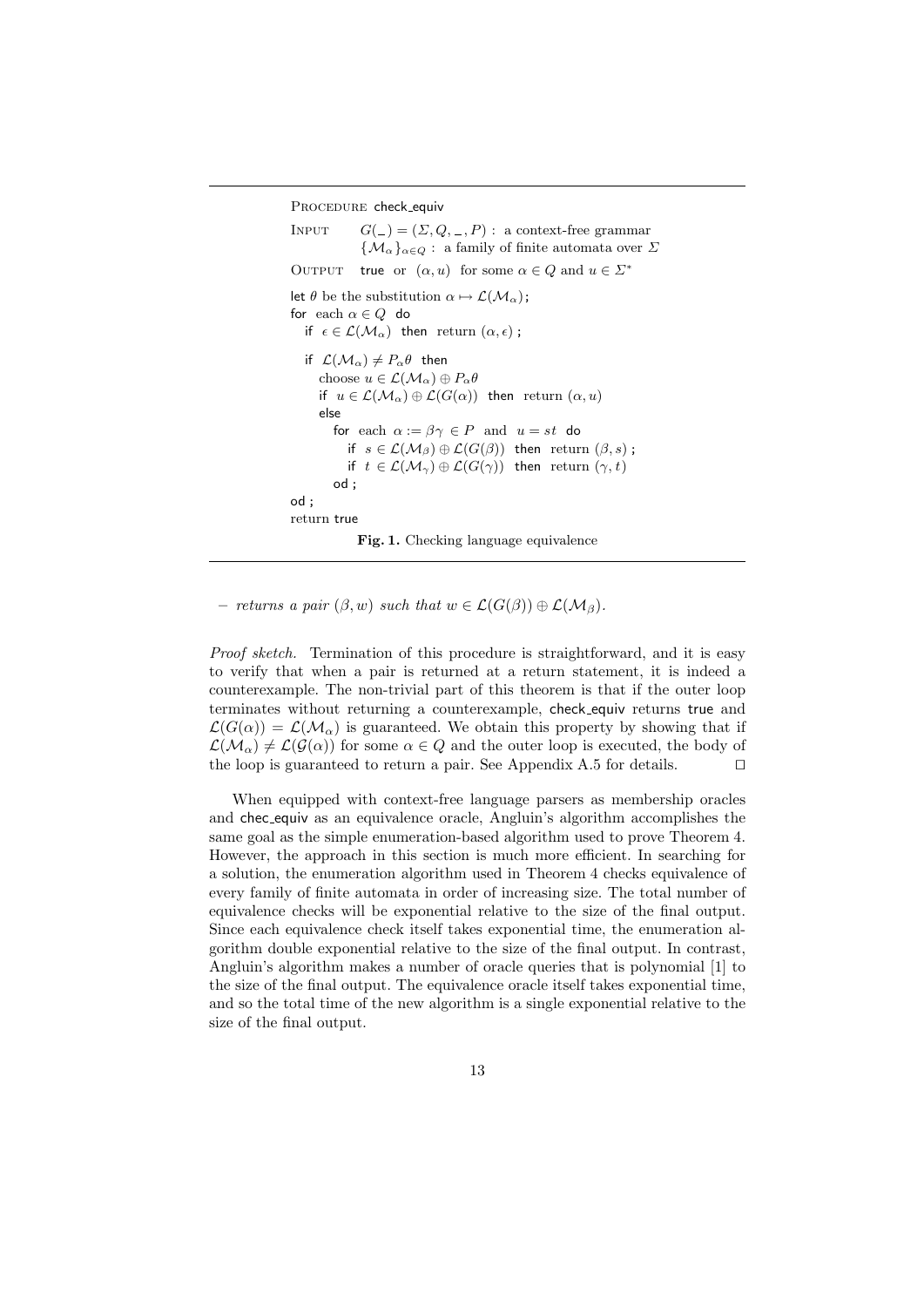### 7 Concluding Remarks

The tree automata techniques developed in this paper are not only for theoretical use. The emptiness checking procedure explained in the previous two sections has been implemented in the CETA library [14]. This software provides the function for emptiness checking with not only associativity and commutativity axioms, but identity axioms as well. The identity axiom for a function symbol  $f$  with a unit symbol c is the equations of the forms  $f(c, x) = x$  and  $f(x, c) = x$ . In CETA, identity axioms in a propositional tree automaton are converted into the rewrite rules  $f(c, x) \rightarrow x$  and  $f(x, c) \rightarrow x$  in conjunction with a specialized Knuth-Bendix style completion procedure modulo associativity and commutativity that preserves the set of reachable states for each term.

Though still a prototype, CETA has been integrated to work with the reachability analysis tool ACTAS [22], as well as the next generation sufficient completeness tool for Maude. In future project we plan to apply the new ACTAS for the tree automata based verification of infinite state systems including network protocols. In the Maude sufficient completeness tool, we use CETA by posing the sufficient completeness problem of an equational specification as a PTA emptiness problem. Sufficient completeness is a property of equational specifications that guarantees that enough equations have been specified so that defined operations are fully specified on all relevant data. We already experienced that CETA is useful in this context, as it allowed the checker to find a subtle bug in Maude involving lists formed from an associative operator, and also to verify the correctness of the bug-fix by proving that the language accepted by the corresponding tree automaton is empty, where the automaton often contains a theory with associativity.

### References

- 1. D. Angluin: Learning Regular Sets from Queries and Counterexamples, Information and Computation 75, pp. 87–106, Elsevier, 1987.
- 2. A. Armando, D. Basin, Y. Boichut, Y. Chevalier, L. Compagna, J. Cuellar, P. Hankes Drielsma, P.-C. Heám, O. Kouchnarenko, J. Mantovani, S. Mödersheim, D. von Oheimb, M. Rusinowitch, J. Santiago, M. Turuani, L. Viganò and L. Vigneron: The AVISPA Tool for the Automated Validation of Internet Security Protocols and Applications, Proc. of 17th CAV, Edinburgh (UK), LNCS 3576, pp. 281–285, Springer-Verlag, 2005.
- 3. J. Autebert, J. Berstel and L. Boasson: Context-Free Languages and Push-Down Automata, Handbook of Formal Languages 1, pp. 111–174. Springer-Verlag, 1997.
- 4. F. Baader and T. Nipkow: Term Rewriting and All That, Cambridge University Press, 1998.
- 5. Y. Boichut, P.-C. Heám and O. Kouchnarenko: Automatic Verification of Security Protocols Using Approximations, technical report RR-5727, INRIA, October 2005.
- 6. A. Bouhoula, J.P. Jouannaud and J. Meseguer: Specification and Proof in Membership Equational Logic, TCS 236, pp. 35–132, Elsevier, 2000.
- 7. H. Comon, M. Dauchet, R. Gilleron, F. Jacquemard, D. Lugiez, S. Tison and M. Tommasi: Tree Automata Techniques and Applications, incomplete draft, 2005. Available at http://www.grappa.univ-lille3.fr/tata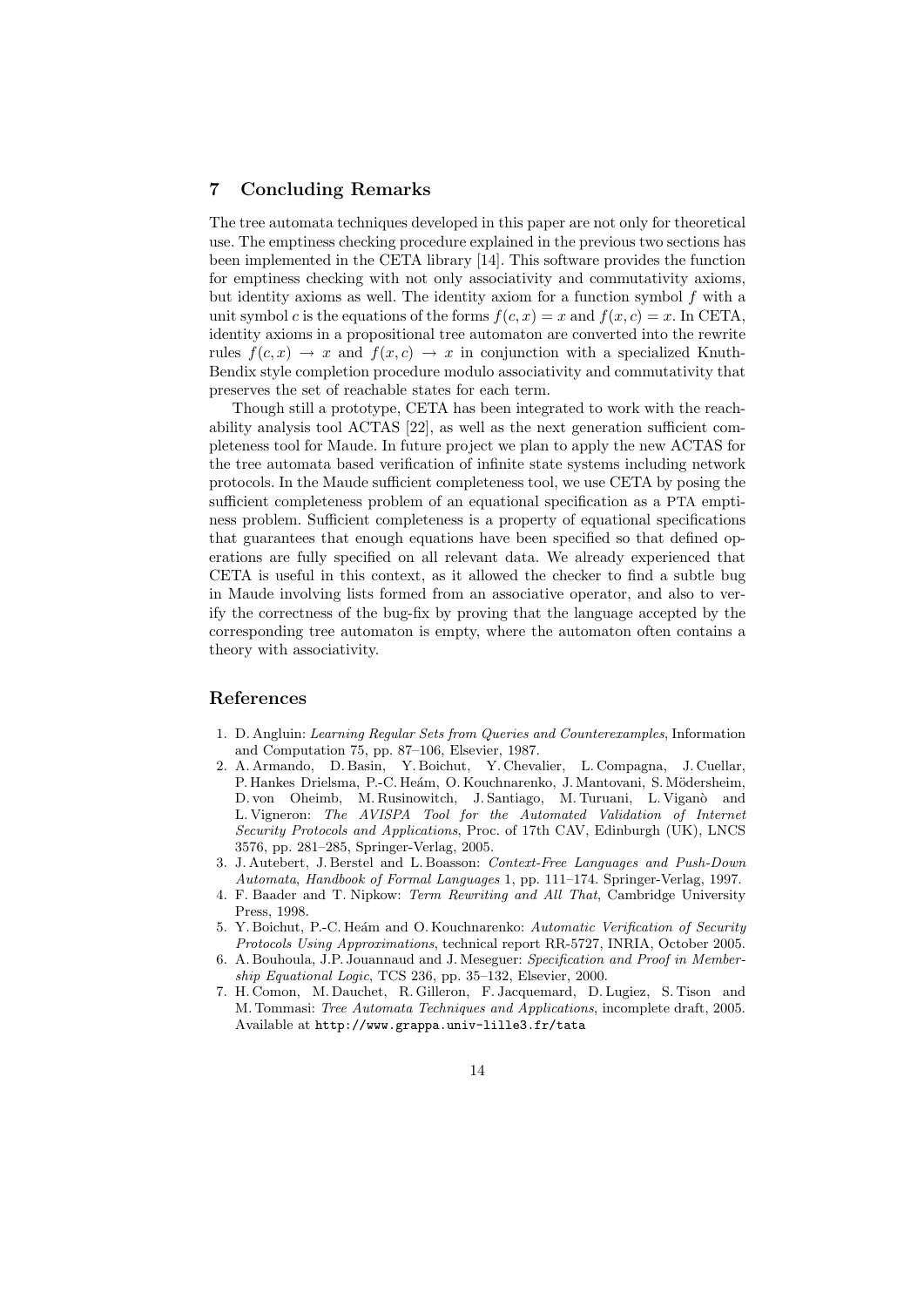- 8. P. Devienne, J.-M. Talbot and S. Tison: Set-Based Analysis for Logic Programming and Tree Automata, Proc. of 4th SAS, Paris (France), LNCS 1302, pp. 127–140, Springer-Verlag, 1997.
- 9. D.-Z. Du and K. Ko: Theory of Computational Complexity, John Wiley and Sons, 2000.
- 10. J.P. Gallagher and G. Puebla: Abstract Interpretation over Non-Deterministic Finite Tree Automata for Set-Based Analysis of Logic Programs, Proc. of 4th PADL, Portland (USA), LNCS 2257, pp. 243–261, Springer-Verlag, 2002.
- 11. T. Genet and F. Klay: Rewriting for Cryptographic Protocol Verification, Proc. of 17th CADE, Pittsburgh (USA), LNCS 1831, pp. 271–290, Springer-Verlag, 2000.
- 12. S. Ginsburg: The Mathematical Theory of Context-Free Languages, McGraw-Hill, 1966.
- 13. J. Hendrix, H. Ohsaki and J. Meseguer: Sufficient Completeness Checking with Propositional Tree Automata, technical report UIUCDCS-R-2005-2635, Department of Computer Science, University of Illinois at Urbana-Champaign, 2005. Available at http://texas.cs.uiuc.edu/
- 14. J. Hendrix: CETA: A Library for Equational Tree Automata, Department of Computer Science, University of Illinois at Urbana-Champaign, 2006. Software available under GPL license at http://texas.cs.uiuc.edu/ceta/
- 15. J.E. Hopcroft and J.D. Ullman: Introduction to Automata Theory, Languages, and Computation, Addison-Wesley Publishing Company, 1979.
- 16. H. Hosoya, J. Vouillon and B.C. Pierce: Regular Expression Types for XML, Proc. of 5th ICFP, Montreal (Canada), SIGPLAN Notices 35(9), pp. 11–22, ACM, 2000.
- 17. M. Kearns and U. Vazirani: An Introduction to Computational Learning Theory, MIT Press, 1994.
- 18. N. Klarlund and A. Møller: MONA Version 1.4 User Manual, BRICS Notes Series NS-01-1, Department of Computer Science, University of Aarhus, 2001.
- 19. D. Lugiez: Multitree Automata That Count, TCS 333, pp. 225–263, Elsevier, 2005.
- 20. M. Nederhof: Practical Experiments with Regular Approximation of Context-Free Languages, Computational Linguistics 26(1), pp. 17–44, 2000.
- 21. H. Ohsaki, J.-M. Talbot, S. Tison and Y. Roos: Monotone AC-Tree Automata, Proc. of 12th LPAR, Montego Bay (Jamaica), LNAI 3855, pp. 337–351, Springer-Verlag, 2005.
- 22. H. Ohsaki and T. Takai: ACTAS : A System Design for Associative and Commutative Tree Automata Theory, Proc. of 5th RULE, Aachen (Germany), ENTCS 124, pp. 97–111, Elsevier, 2005.
- 23. H. Ohsaki and T. Takai: Decidability and Closure Properties of Equational Tree Languages, Proc. of 13th RTA, Copenhagen (Denmark), LNCS 2378, pp. 114–128, Springer-Verlag, 2002.
- 24. H. Ohsaki: Beyond Regularity: Equational Tree Automata for Associative and Commutative Theories, Proc. of 15th CSL, Paris (France), LNCS 2142, pp. 539–553, Springer-Verlag, 2001.
- 25. R. Parikh: On Context-Free Languages, JACM 13(4), pp. 570–581, 1966.
- 26. H. Seidl, T. Schwentick and A. Muscholl: Numerical Document Queries, Proc. of 22nd PODS, San Diego (USA), pp. 155–166, ACM, 2003.
- 27. I. Yagi, Y. Takata and H. Seki: A Static Analysis Using Tree Automata for XML Access Control, Proc. of 3rd ATVA, Taipei (Taiwan), LNCS 3707, pp. 234–247, Springer-Verlag, 2005.
- 28. K.N. Verma: Two-Way Equational Tree Automata for AC-Like Theories: Decidability and Closure Properties, Proc. of 14th RTA, Valencia (Spain), LNCS 2706, pp. 180–197, Springer-Verlag, 2003.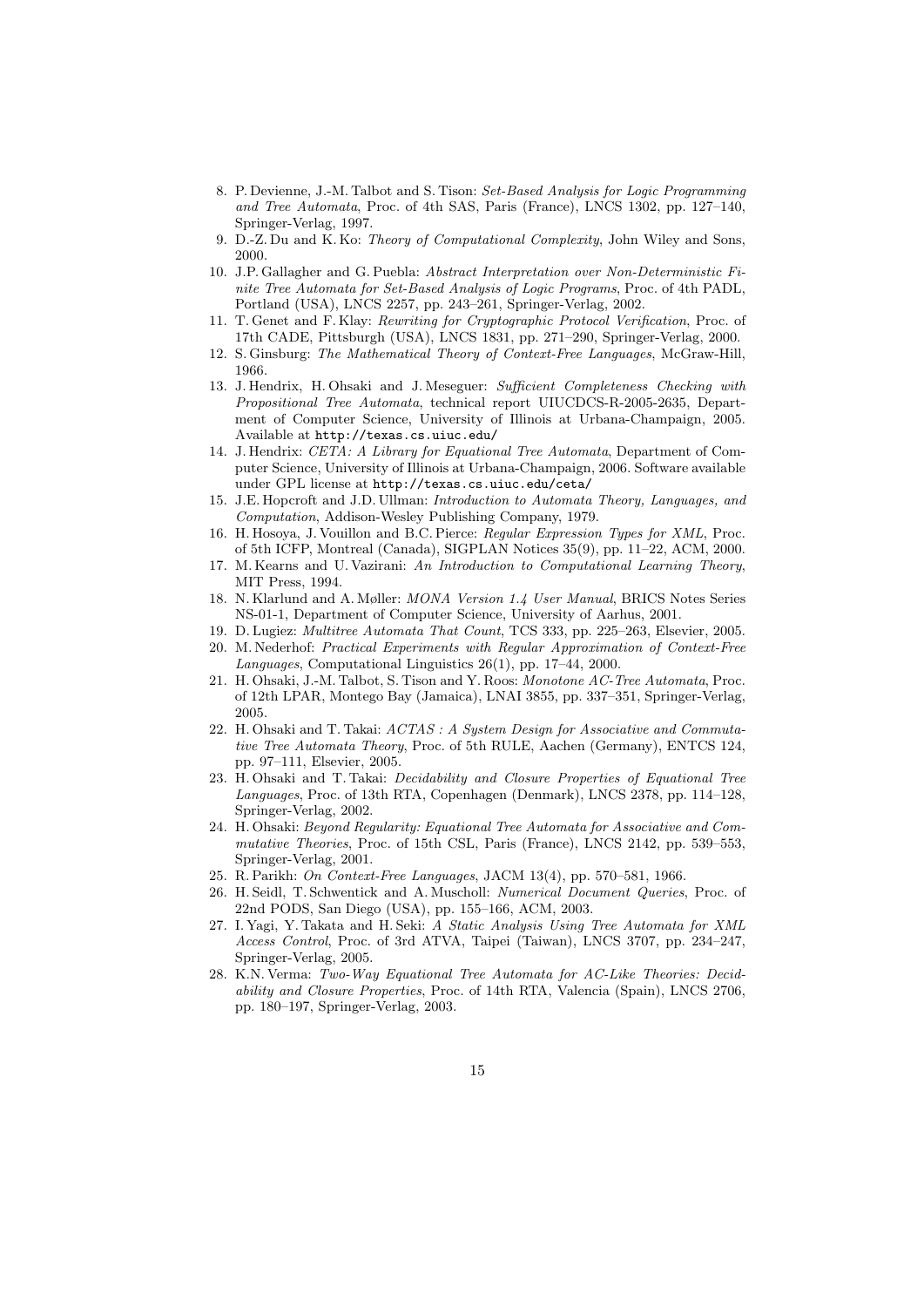#### A Proofs

In this section we suppose  $\mathcal{A} = (\mathcal{E}, Q, \phi, \Delta)$  to be a PTA with  $\mathcal{E} = (F, E)$  containing only associativity and commutativity axioms. Before proving Theorem 2, we need to introduce a number of lemmata, related to free, associative, and associative and commutative symbols.

#### A.1 Free Symbols

It is straightforward to show by induction on proof strutures, the following lemma about terms whose root is a free symbol:

**Lemma 5.** Given terms  $f(t_1, \ldots, t_n), u \in \mathcal{T}(F \cup Q)$ , if f is a free symbol and  $f(t_1,..., t_n) =_{\mathcal{E}} u$  then u must have the form  $f(u_1,..., u_n)$  where  $t_i =_{\mathcal{E}} u_i$  for all  $i \leq n$ .

This lemma then leads to the following:

**Lemma 6.** Given terms  $f(t_1, \ldots, t_n), u \in \mathcal{T}(F \cup Q)$ , if f is a free symbol and  $f(t_1,\ldots,t_n) \to^*_{\mathcal{A}} u$  then either: (1) u is a state in Q or (2) it has the form  $f(u_1, \ldots, u_n)$  where  $t_i \rightarrow_A^* u_i$  for all  $i \leq n$ .

*Proof.* If  $f(t_1, \ldots, t_n) \rightarrow_A u$ , then there is a chain with the form

$$
f(t_1,\ldots,t_n)=\varepsilon C_1[l_1]\to A C_1[\alpha_1]=\varepsilon C_2[l_2]\to A \cdots C_n[\alpha_n]=\varepsilon u.
$$

Our proof is by induction on this chain. In the base case,  $f(t_1, \ldots, t_n) =_{\mathcal{E}} u$ . By Lemma 5,  $u$  must have a form satisfying  $(2)$ .

In the inductive case, there is a context C and rule  $f(\alpha_1, \ldots, \alpha_n) \to \alpha \in \Delta$ such that  $f(t_1,...,t_n) = \varepsilon C[f(\alpha_1,...,\alpha_n)]$  and  $C[\alpha] \to_{\mathcal{A}}^* u$ . If the context C is the empty context  $\Box$ , then  $C[\alpha] = \alpha$ . Since no rule in  $\Delta$  or equation in E can apply to  $\alpha$ , it follows that  $u = \alpha$ . Otherwise, C is not the empty context. It follows by Lemma 5 that  $\text{root}(C[l]) = f$ . It also follows that  $C[\alpha]$  must have the form  $f(v_1, \ldots, v_n)$  with  $t_i = \varepsilon v_i$  or  $t_i \to A v_i$  for all  $i \leq n$ . Together this implies that the conditions of our lemma are satisfied for  $C[\alpha]$  so by induction u has one of the required forms.  $\Box$ 

**Lemma 7.** Given a term  $f(t_1, \ldots, t_n) \in \mathcal{T}(F)$  where  $f \in F$  a free symbol, If we let  $P_i = \text{reach}_{\mathcal{A}}(t_i)$  for all  $i \leq n$ , then

$$
\operatorname{reach}_{\mathcal{A}}(f(t_1,\ldots,t_n)) = \operatorname{reach}_{\mathcal{A}}(f(P_1,\ldots,P_n)).
$$

*Proof.* If  $q \in \text{reach}_{\mathcal{A}}(f(t_1, \ldots, t_n)),$  then  $f(t_1, \ldots, t_n) \to_{\mathcal{A}}^* q$ . As  $f(t_1, \ldots, t_n) \neq \varepsilon$ q, there must be a term  $u \in \mathcal{T}(F)$  where  $f(t_1, \ldots, t_n) \to^*_{\mathcal{A}} u \to_{\mathcal{A}} q$ . By Lemma 6, u must have the form  $f(u_1, \ldots, u_n)$  where  $t_i \to^*_{\mathcal{A}} u_i$  for all  $i \leq n$ . Since u must also match the left-hand side of a rule at the right position, then there must be a rule of the form  $f(p_1, \ldots, p_n) \to q$  where  $u = f(p_1, \ldots, p_n)$  and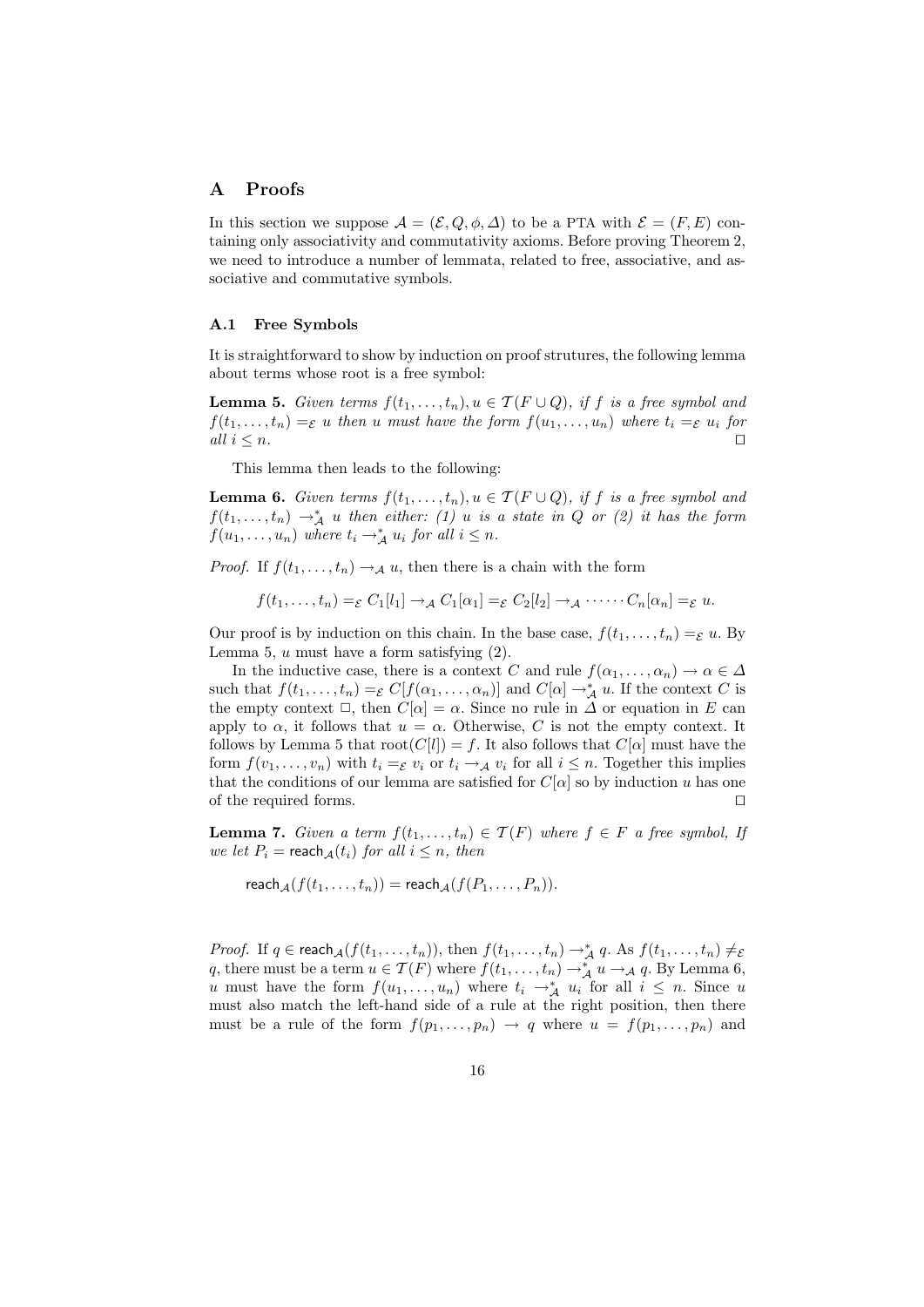$t_i \to^*_{\mathcal{A}} p_i$  for all  $i \leq n$ . But this implies that  $q \in \text{reach}_{\mathcal{A}}(f(P_1, \ldots, P_n))$ . Thus  $q \in \text{reach}_{\mathcal{A}}(f(t_1, \ldots, t_n) \text{ implies } q \in \text{reach}_{\mathcal{A}}(f(P_1, \ldots, P_n)), \text{ i.e.}$ 

$$
\mathsf{reach}_{\mathcal{A}}(f(t_1,\ldots,t_n)) \subseteq \mathsf{reach}_{\mathcal{A}}(f(P_1,\ldots,P_n)).
$$

On the other hand, as  $P_i = \text{reach}_{\mathcal{A}}(t_i)$ ,  $t_i \to_{\mathcal{A}}^* p_i$  for each  $p_i \in P_i$  and  $i \leq n$ . If  $f(p_1, \ldots, p_n) \to q \in \Delta$ , then  $f(t_1, \ldots, t_n) \to_A^* q$ . So

$$
\text{reach}_{\mathcal{A}}(f(P_1,\ldots,P_n)) \subseteq \text{reach}_{\mathcal{A}}(f(t_1,\ldots,t_n)).
$$

 $\Box$ 

#### A.2 Associative Symbols

We now turn our attention to proving several lemmata dealing with associative symbols. In the subsection, let  $d(i)$  be a subset of  $\mathcal{P}(Q) \times F$ , and let f be an associative symbol. We first define contexts that are considered maximal relative to a given set of terms.

**Definition 4.** Given terms  $t_1, \ldots, t_n \in \mathcal{T}(F)$ , a context C with n-holes is called a maximal f-context for the term  $C[t_1, \ldots, t_n]$  when  $C \in \mathcal{T}(\{f, \Box_1, \ldots, \Box_2\})$  and root $(t_i) \neq f$  for all  $i \leq n$ .

First, the following lemma is an easy consequence of the fact that the only has axiom in  $\mathcal E$  involving f is a single associativity axiom.

**Lemma 8.** Given terms  $C[t_1, \ldots, t_n], u \in \mathcal{T}(F)$  with  $n \geq 2$  and C a maximal f-context, if  $C[t_1,\ldots,t_n] \to^*_{\mathcal{A}} u$ , then either u is a state in Q or u has the form  $f(u_1, u_2)$  where for some index  $i < n$ , there are contexts  $C_1, C_2$  such that  $C_1[t_1, ..., t_i] \to^*_{\mathcal{A}} u_1 \text{ and } C_2[t_{i+1}, ..., t_n] \to^*_{\mathcal{A}} u_2.$ 

**Lemma 9.** Let  $t_1, \ldots, t_n$  be terms in  $\mathcal{T}(F)$  such that  $(\text{root}(t_i), \text{reach}_{\mathcal{A}}(t_i)) \in$  $\mathsf{d}(i)$  and  $\mathrm{root}(t_j) \neq f$  for all  $j \leq n$ . For each state  $\alpha \in Q$ , if  $C[t_1, \ldots, t_n] \to_A^* \alpha$  ${\it for\,\,a\,\, maximal\,\, f\text{-}context\,\,C},\,\, {\it then\,\,} \alpha :=_{G_{f,d(i)}} {\sf reach}_{\mathcal{A}}(t_1)\dots{\sf reach}_{\mathcal{A}}(t_n).$ 

*Proof.* We prove this by induction on n. In the base case,  $n = 1$  and so the context  $C = \Box$ . Thus  $C[t_1, \ldots, t_n] = t_1$ . By the definition of  $G_{f, \mathsf{d}(i)}$ , since  $(\text{root}(t_1), \text{reach}_{\mathcal{A}}(t_1)) \in d(i)$  and  $\text{root}(t_1) \neq f$ , there is a production rule  $\alpha :=$ reach ${}_{\mathcal{A}}(t_1)$  in  $G_{f, \mathsf{d}(i)}.$  Thus  $\alpha :=_{G_{f, \mathsf{d}(i)}}$  reach ${}_{\mathcal{A}}(t_1).$ 

In the inductive case,  $n \geq 2$  and so C is non empty. So if  $C[t_1, \ldots, t_n] \to_M^* u$ , there must be a final rewrite step

$$
C[t_1,\ldots,t_n] \to^*_{\mathcal{A}} f(\beta,\gamma) \to_{\mathcal{A}} \alpha
$$

where  $f(\beta, \gamma) \to \alpha$  is a rule in A. By Lemma 8, it follows that for some  $j < n$ , there are contexts  $C_1, C_2$  such that  $C_1[t_1, \ldots, t_j] \to_A^* \beta$  and  $C_2[t_{j+1}, \ldots, t_n] \to_A^*$  $\gamma$ . By induction

$$
\beta :=_{G_{f,d(i)}} \text{reach}_{\mathcal{A}}(t_1), \dots, \text{reach}_{\mathcal{A}}(t_j), \text{ and}
$$

$$
\gamma :=_{G_{f,d(i)}} \text{reach}_{\mathcal{A}}(t_{j+1}), \dots, \text{reach}_{\mathcal{A}}(t_n).
$$

Thus by the definition of  $G_{f,d(i)}, \alpha :=_{G_{f,d(i)}}$  reach $_A(t_1) \dots$  reach $_A(t_n)$ .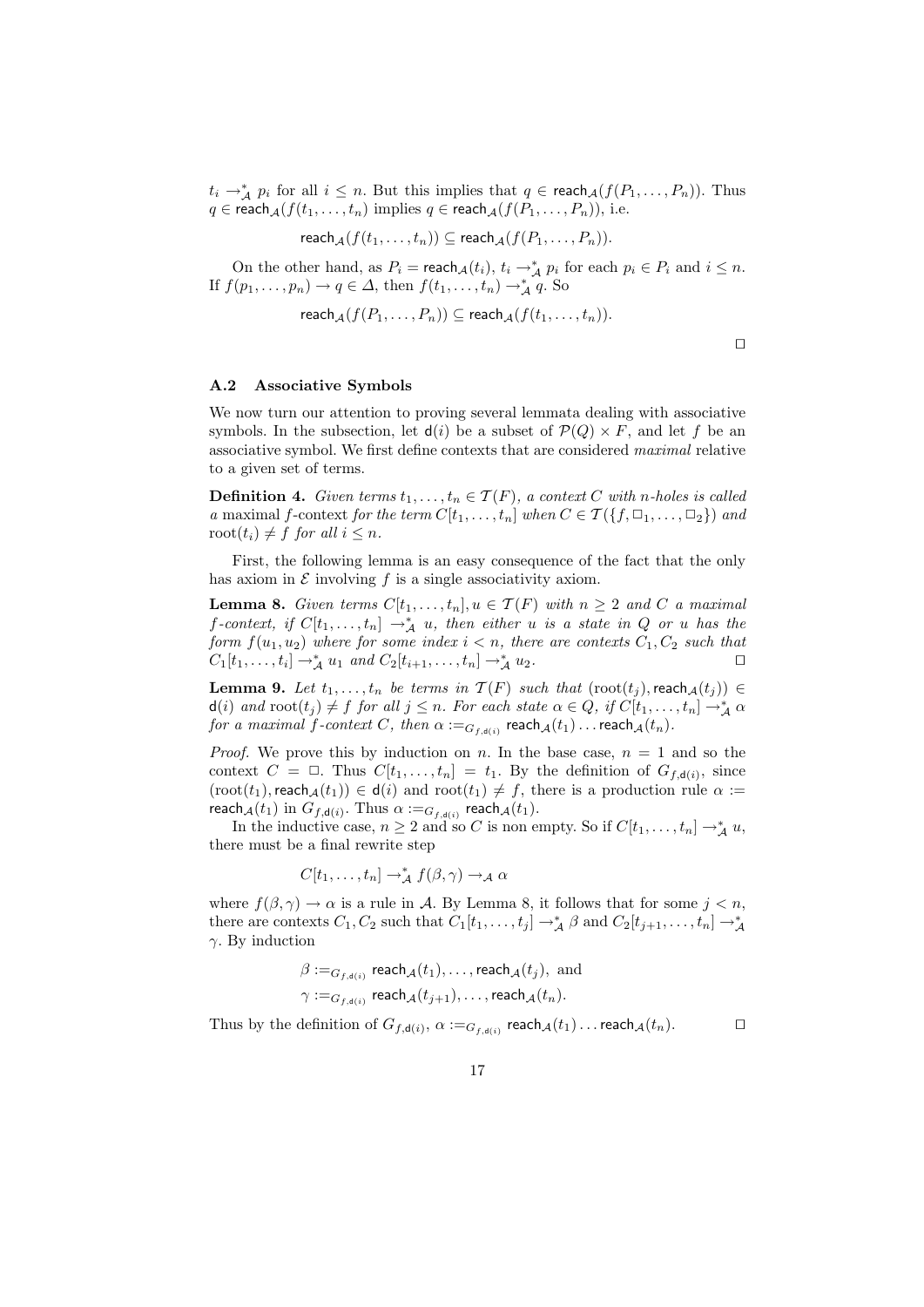**Lemma 10.** Let  $t_1, \ldots, t_n$  be terms in  $\mathcal{T}(F)$  such that  $(\text{root}(t_j), \text{reach}_{\mathcal{A}}(t_j)) \in$  $d(i)$  and  $root(t_j) \neq f$  for all  $j \leq n$ . For each state  $\alpha \in Q$ , if  $\alpha :=_{G_{f,d(i)}}$  ${\sf reach}_\mathcal{A}(t_1), \ldots, {\sf reach}_\mathcal{A}(t_n),~ then~ C[t_1, \ldots, t_n] \to_\mathcal{A}^* \alpha ~for~ each~ maximal~ f\text{-}context$ C.

*Proof.* We prove this by induction on n. In the base case,  $n = 1$ , and so  $C[t_1,\ldots,t_n]=t_1.$  From the definition of  $G_{f,d(i)},\ \alpha\in \mathsf{reach}_\mathcal{A}(t_1).$  Thus by the definition of reach<sub>*A*</sub>,  $t_1 \rightarrow_A^* \alpha$ .

In the inductive case,  $n \geq 2$  and so C is non empty. Since  $\alpha :=_{G_{f,d(i)}}$ reach $A(t_1)$ ... reach $A(t_n)$ , there must be a production rule  $\alpha := \beta \gamma$  in  $G_{f,d(i)}$ such that for some  $j < n$ ,

$$
\beta :=_{G_{f,\mathsf{d}(i)}} \mathsf{reach}_{\mathcal{A}}(t_1), \dots, \mathsf{reach}_{\mathcal{A}}(t_j), \text{ and}
$$

$$
\gamma :=_{G_{f,\mathsf{d}(i)}} \mathsf{reach}_{\mathcal{A}}(t_{j+1}), \dots, \mathsf{reach}_{\mathcal{A}}(t_n).
$$

By induction for contexts  $C_1, C_2$ ,

$$
C_1[t_1,\ldots,t_j] \to^*_{\mathcal{A}} \beta
$$
 and  $C_2[t_{j+1},\ldots,t_n] \to^*_{\mathcal{A}} \gamma$ .

Since  $\alpha := \beta \gamma$  is in  $G_{f,d(i)}$ , there must be a rule  $f(\beta, \gamma) \to \alpha$  in A. Thus,

$$
C[t_1, ..., t_n] =_{\mathcal{E}} f(C_1[t_1, ..., t_j], C_2[t_{j+1}, ..., t_n]) \to_{\mathcal{A}}^* \alpha.
$$

The following corollary is immediate from the definitions of  $\mathsf{reach}_\mathcal{A}$  and  $\mathcal{L}(G_{f,d(i)}(P))$  using Lemmata 9 and 10.

Corollary 1. Let  $t_1, \ldots, t_n$  be terms in  $\mathcal{T}(F)$  such that  $(\text{root}(t_j), \text{reach}_{\mathcal{A}}(t_j)) \in$  $d(i)$  and  $\text{root}(t_j) \neq f$  for all  $j \leq n$ . For each set  $P \subseteq Q$ ,

$$
\text{reach}_{\mathcal{A}}(C[t_1,\ldots,t_n]) = P \iff (\text{reach}_{\mathcal{A}}(t_1),\ldots,\text{reach}_{\mathcal{A}}(t_n)) \in \mathcal{L}(G_{f,\text{d}(i)}(P)).
$$

 $\Box$ 

 $\Box$ 

#### A.3 Associative and Commutative Symbols

We now turn our attention to proving several lemmata dealing with associative and commutative symbols. In the subsection, let  $d(i)$  be a subset of  $\mathcal{P}(Q) \times F$ , let f be an associative and commutative symbol, and let  $C[t_1, \ldots, t_n] \in \mathcal{T}(F)$  be a term such that  $n \geq 1$ ,  $\text{root}(t_i) \neq f$  for all  $i \leq n$ , and  $C \in \mathcal{T}(\lbrace f, \Box_1, \ldots, \Box_n \rbrace)$ is a context only containing the AC symbol  $f$  with  $n$  holes. We begin with two definitions related to removing the equations from a tree automaton.

**Definition 5.** Given a PTA  $A = (\mathcal{E}, Q, \phi, \Delta)$  with an associative and commutative symbol  $f \in F_A \cap F_C$ , let  $\mathcal{A}_{f,A}$  denote the PTA formed from A by removing the commutativity axiom  $f(x, y) = f(y, x)$  from the equational theory used in A, i.e.,  $A_{f,A} = (\mathcal{E}_{f,a}, Q, \phi, \Delta)$  where  $\mathcal{E}_{f,a} = (F, E - \{f(x,y) = f(y,x)\})$ .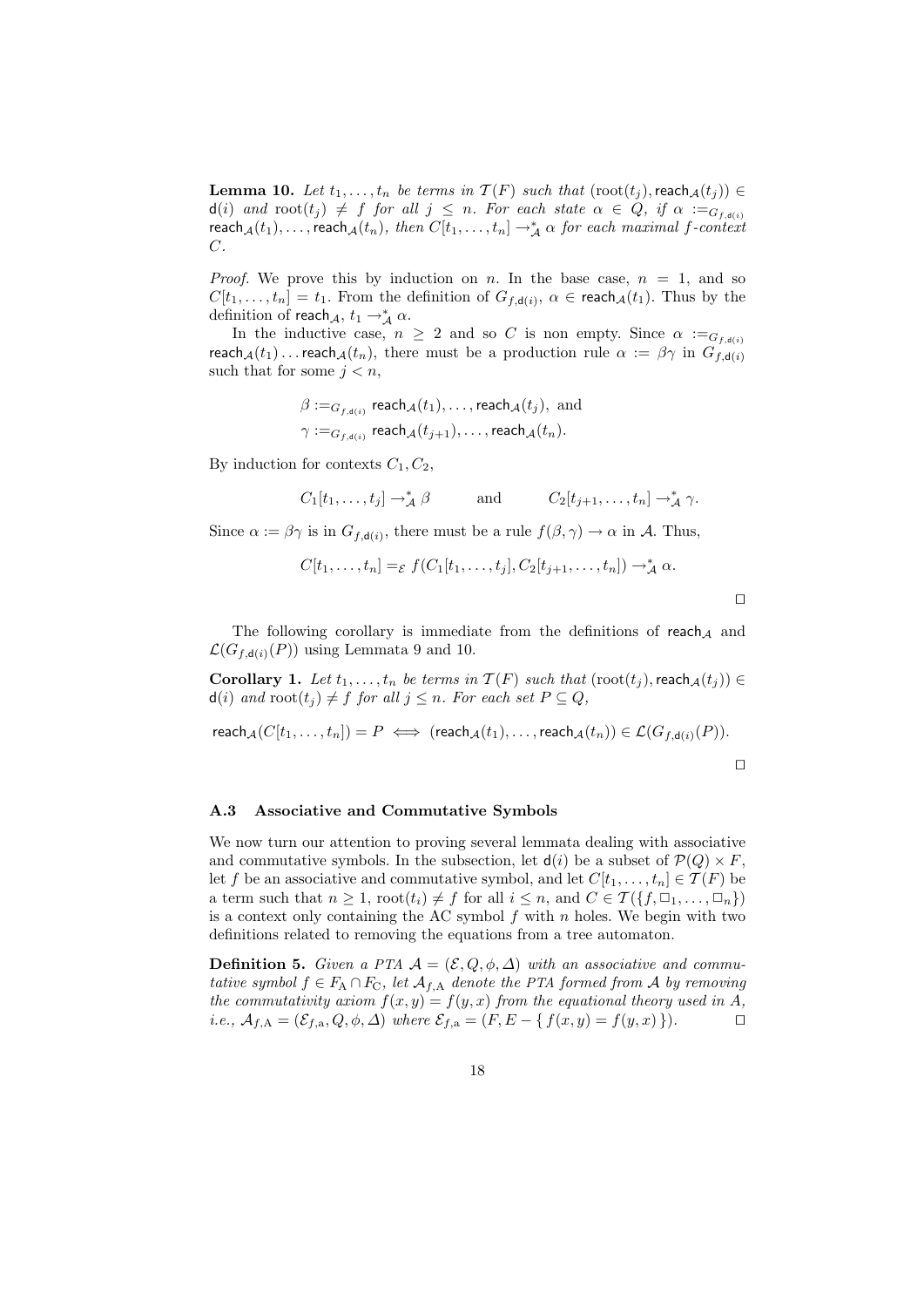**Definition 6.** Given a PTA  $A = (\mathcal{E}, Q, \phi, \Delta)$ , let  $\mathcal{A}_{\emptyset}$  denote the PTA formed by removing all equations from  $\mathcal{E}$ , i.e.,  $\mathcal{A}_{\varnothing} = (\mathcal{E}_{\varnothing}, Q, \phi, \Delta)$  where  $\mathcal{E}_{\varnothing} = (F, \varnothing)$ .  $\square$ 

We first note the following observation that is an obvious consequence of Lemma 2 in [24] since associativity and commutativity equations are linear.

**Lemma 11.** For each term  $t \in \mathcal{T}(F)$  and state  $\alpha \in Q$ , if  $t \to^*_{\mathcal{A}} \alpha$ , then there is a term  $u \in \mathcal{T}(F)$  such that  $t =_{\mathcal{E}} u$  and  $u \to_{\mathcal{A}_{\mathcal{B}}}^*$  $\alpha$ .

We next note the following lemma which is an easy consequence of the fact that  $f$  is associative and commutative.

**Lemma 12.** If  $C[t_1, \ldots, t_n] =_{\mathcal{E}} u$ , then u must be of the form  $C'[u_1, \ldots, u_n]$  with C' a maximal context containing the AC symbol f and n holes and  $u_i = \varepsilon t_{\pi(i)}$ for each i where  $\pi : [1, n] \to [1, n]$  is a permutation.

Now we are able to prove the main technical result of this subsection. This is the AC counterpart to Lemma 9 and Lemma 10 in the previous subsection.

**Lemma 13.** For each state  $\alpha \in Q$ ,

$$
C[t_1,\ldots,t_n] \to_{\mathcal{A}}^* \alpha \iff \#(\mathsf{reach}_{\mathcal{A}}(t_1),\ldots,\mathsf{reach}_{\mathcal{A}}(t_n)) \in \mathcal{S}(G_{f,\mathsf{d}(i)}(\alpha)).
$$

*Proof.* If  $C[t_1, \ldots, t_n] \to_{\mathcal{A}}^* \alpha$ , then by Lemma 11, there is a term  $u \in \mathcal{T}(F)$  such that  $C[t_1, \ldots, t_n] =_{\mathcal{E}} u$  and  $u \to_{\mathcal{A}_{\varnothing}}^* \alpha$ . By Lemma 12, u must have the form  $C'[u_1,\ldots,u_n]$  where  $u_i =_\mathcal{E} t_{\pi(i)}$  for some permutation  $\pi : [1,n] \to [1,n]$ . Since  $u \rightarrow^*_{\mathcal{A}_{\varnothing}} \alpha$ , clearly  $C'[u_1, u_n] \rightarrow^*_{\mathcal{A}_{f, A}} \alpha$ . Thus by Lemma 9,

$$
\alpha :=_{G_{f,\mathcal{P}(Q)\times F}} \mathsf{reach}_{\mathcal{A}_{f,\mathcal{A}}}(u_1)\ldots \mathsf{reach}_{\mathcal{A}_{f,\mathcal{A}}}(u_n).
$$

As reach $A_{f,A}(u_i) \subseteq$  reach $A(t_{\pi(i)}$  for all  $i \leq n$ ,

$$
\alpha :=_{G_{f,\mathsf{d}(i)}} \mathsf{reach}_{\mathcal{A}}(t_{\pi(1)} \ldots \mathsf{reach}_{\mathcal{A}}(t_{\pi(n)}).
$$

It then follows that  $\mathsf{reach}_{\mathcal{A}}(t_1)\dots \mathsf{reach}_{\mathcal{A}}(t_n) \in \mathcal{S}(G_{f, \mathsf{d}(i)}(\alpha)).$ 

On the other hand, if  $\#(\text{reach}_{\mathcal{A}}(t_1), \ldots, \text{reach}_{\mathcal{A}}(t_n)) \in \mathcal{S}(G_{f, \mathsf{d}(i)}(\alpha)),$  then there must be a permutation  $\pi : [1, n] \to [1, n]$  such that

$$
\alpha :=_{G_{f,\mathsf{d}(i)}} \mathsf{reach}_{\mathcal{A}}(t_{\pi(1)}, \dots, \mathsf{reach}_{\mathcal{A}}(t_{\pi(n)}).
$$

It then follows by Lemma 10 that  $C[t_{\pi}(1),...,t_{\pi}(n)] \to^{*}_{A_{f,A}} \alpha$ . As  $C[t_1,...t_n] = \varepsilon$  $C[t_{\pi}(1),...,t_{\pi}(n)]$  and  $\rightarrow^*_{\mathcal{A}_{f,A}} \subseteq \rightarrow^*_{\mathcal{A}}, C[t_1,...,t_n] \rightarrow^*_{\mathcal{A}} \alpha$ .

The following corollary is immediate from the definitions of reach<sub>A</sub> and  $\mathcal{S}(G_{f,d(i)}(P))$  using Lemma 13.

Corollary 2. For each set  $P \subseteq Q$ .

$$
\text{reach}_{\mathcal{A}}(C[t_1,\ldots,t_n]) = P \iff \#(\text{reach}_{\mathcal{A}}(t_1),\ldots,\text{reach}_{\mathcal{A}}(t_n)) \in \mathcal{S}(G_{f,\textbf{d}(i)}(P)).
$$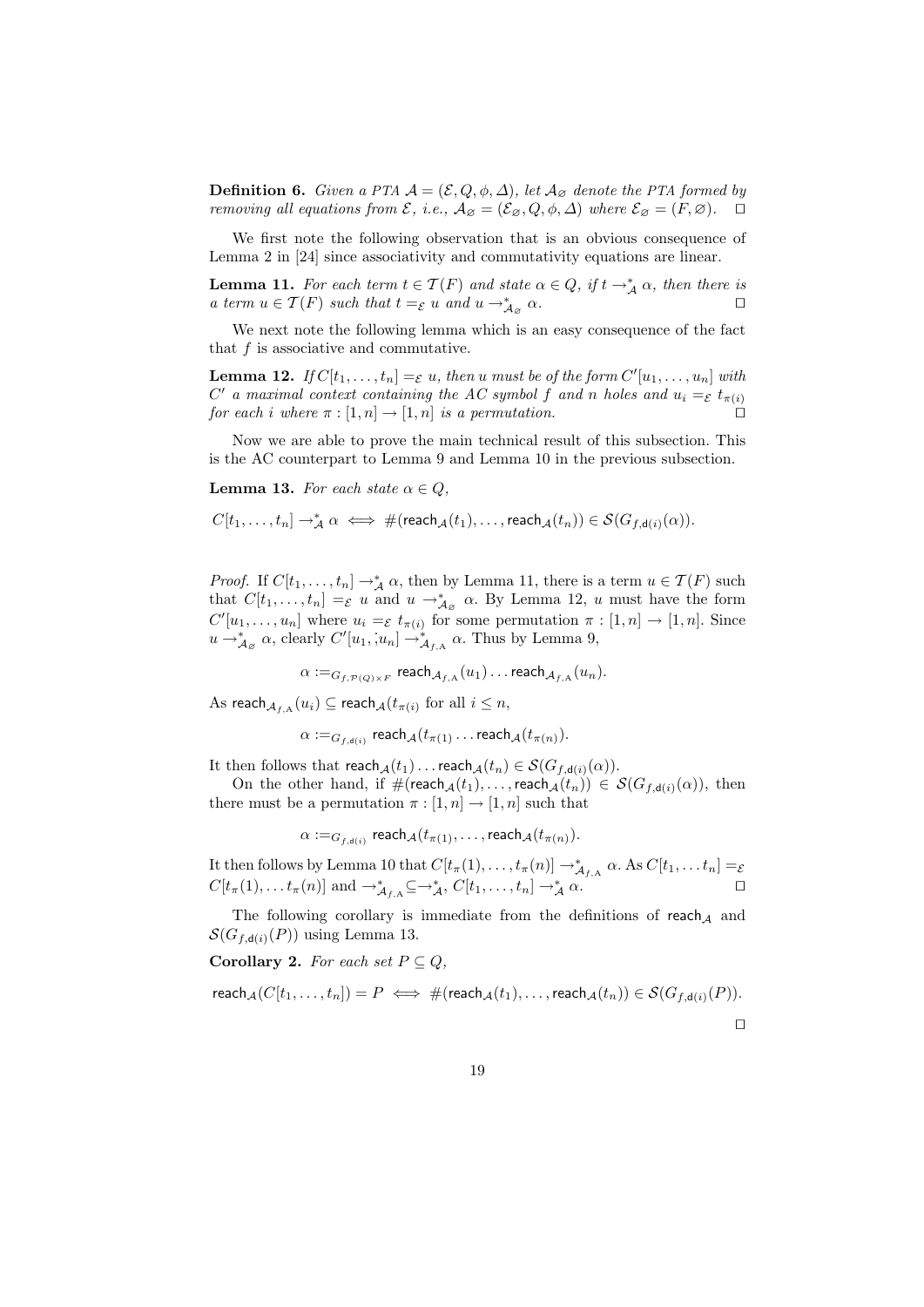#### A.4 Putting It Together

Now that we have proven most of the preliminary results, we are ready to begin addressing Theorem 2. This theorem is most easily seen as the consequence of a couple results. First, it helps to make the following fairly obvious observations:

**Lemma 14.** Let  $d(i) \subseteq$  derive(A). For each pair  $(P, f) \in d(i)$ , there is a term t such that  $\text{root}(t) = f$  and  $\text{reach}_A(t) = P$ .

*Proof.* By the assumption that  $d(i) \subseteq$  derive(A) and the definition of derive(A).  $\Box$ 

**Lemma 15.** Given an symbol  $f \in F$ , and a set  $d(i) \subseteq$  derive(A), if u is a string in  $\sum_{f,\mathsf{d}(i)}^*$  with length n, then there are terms  $t_1,\ldots,t_n \in T(F)$  where  $u = \text{reach}_{\mathcal{A}}(t_1), \ldots, \text{reach}_{\mathcal{A}}(t_n)$  and  $\text{root}(t_i) \neq f$  for all  $i \leq n$ .

*Proof.* Let  $u = P_1 \dots P_n$ . By the definition of  $\sum_{f,d(j)}$ , there must be a function symbol  $g_i \neq f$  for each  $j \leq n$  such that  $(P_j, g_j) \in d(i)$ . As  $d(i) \subseteq (A)$ , there must be terms  $t_1, \ldots, t_n \in T(F)$  such that reach  $\mathcal{A}(t_j) = P_j$  and  $\text{root}(t_j) = g_j$ for each  $j \leq n$ .

We now are ready to begin proving the key two lemmata required to show Theorem 2.

**Lemma 16.** If  $d(i) \subseteq$  derive(A), and  $d(i+1)$  is obtained by applying one of the rules (1) – (3) to  $d(i)$ , then  $d(i + 1) \subseteq$  derive(A).

*Proof.* We prove this by considering separately each of the possible rules  $(1)$  – (3) that may be used to form  $d(i + 1)$ .

First we consider the case where rule (1) is used with a free symbol  $f \in F$ :

.

$$
f \notin F_{A} \cup F_{C}: \quad \frac{\{(P_1, f_1), \dots, (P_n, f_n)\} \in \mathsf{d}(i)}{\mathsf{d}(i+1) = \mathsf{d}(i) \cup \{(\text{reach}_{\mathcal{A}}(f(P_1, \dots, P_n)), f)\}\}
$$

By Lemma 14, for each pair  $(P_i, f_i) \in d(i)$  with  $j \leq n$ , there is a term  $t_i \in$  $\mathcal{T}(F)$  such that reach  $\mathcal{A}(t_i) = P_i$ . By Lemma 7, (reach  $\mathcal{A}(f(P_1, \ldots, P_n)), f$ )  $(\text{reach}_{\mathcal{A}}(f(t_1, \ldots, t_n)), f)$ . It follows that  $(\text{reach}_{\mathcal{A}}(f(t_1, \ldots, t_n)), f) \in \text{derive}(\mathcal{A}),$ and thus  $d(i + 1) \subseteq$  derive(A).

Now we consider the case where rule (2) is used with an associate symbol  $f \in F$ :

$$
f \in F_{\mathcal{A}} - F_{\mathcal{C}}: \quad \frac{P \subseteq Q \qquad \Sigma_{f,\mathsf{d}(i)}^{2+} \cap \mathcal{L}(G_{f,\mathsf{d}(i)}(P)) \neq \varnothing}{\mathsf{d}(i+1) = \mathsf{d}(i) \oplus \{ (P,f) \} }.
$$

As  $\Sigma_{f,\mathsf{d}(i)}^{2+} \cap \mathcal{L}(G_{f,\mathsf{d}(i)}(P)) \neq \emptyset$ , there must be a string  $u \in \Sigma_{f,\mathsf{d}(i)}^{*}$  such that  $|u| \geq 2$  and  $u \in \mathcal{L}(G_{f,d(i)}(P))$ . Let  $n = |u|$ . By Lemma 15, there must be terms  $t_1, \ldots, t_n \in \mathcal{T}(F)$  such that  $u = \text{reach}_{\mathcal{A}}(t_1), \ldots, \text{reach}_{\mathcal{A}}(t_n)$  and  $\text{root}(t_i) \neq$ f for all  $i \leq n$ . Let C be a context formed from f with n holes. As  $u \in$  $\mathcal{L}(G_{f,d(i)}(P))$ , by Cor. 1, reach  $\mathcal{A}(C[t_1,\ldots,t_n]) = P$ . Since  $n \geq 2$ ,  $C \neq \square$  and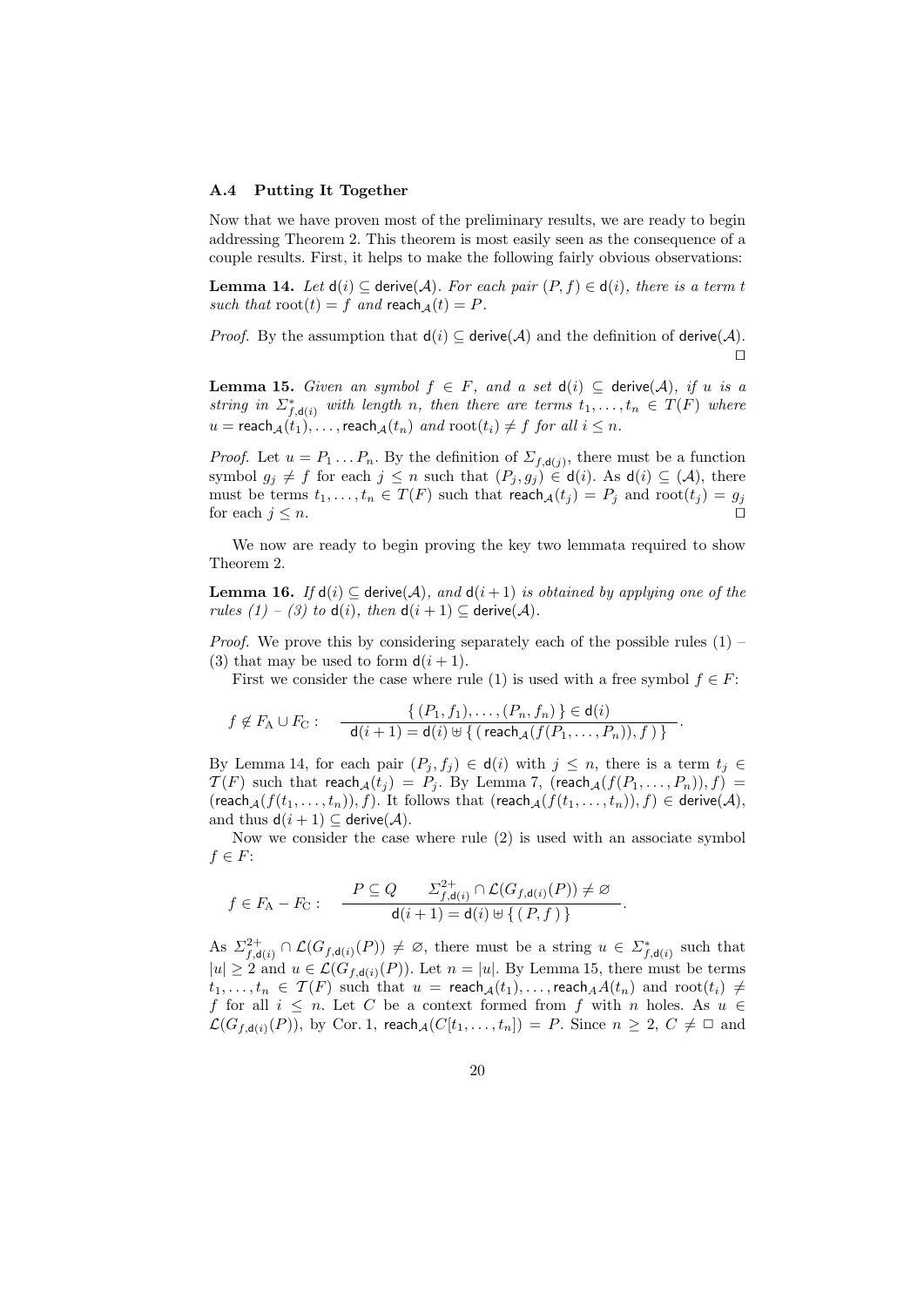thus  $\text{root}(C[t_1, \ldots, t_n) = f$ . It then follows that  $(P, f) \in \text{derive}(\mathcal{A})$ , and thus  $d(i + 1) \subseteq$  derive $(A)$ .

Finally we consider the case where rule (3) is used with an AC symbol  $f \in F$ :

$$
f \in F_{\mathcal{A}} \cap F_{\mathcal{C}}: \quad \frac{P \subseteq Q \qquad \mathbb{N}^{>1} \cap S(G_{f,d(i)}(P)) \neq \varnothing}{d(i+1) = d(i) \uplus \{ (P,f) \}}.
$$

As  $\mathbb{N}^{\geq 1} \cap \mathcal{S}(G_{f,d(i)}(P)) \neq \emptyset$ , there must be a string  $u \in \Sigma_{f,d(i)}$  with length at least 2 such that  $\#(u) \in \mathcal{S}(G_{f,d(i)}(P))$ . Let n be the length of u. By Lemma 15, there must be terms  $t_1, \ldots, t_n \in \overline{T}(F)$  such that  $u = \text{reach}_{\mathcal{A}}(t_1), \ldots, \text{reach}_{A}A(t_n)$ and  $\text{root}(t_i) \neq f$  for all  $i \leq n$ . Let C be a context formed from f with n holes. As  $u \in \mathcal{S}(G_{f,d(i)}(P))$ , by Cor. 2, reach  $\mathcal{A}(C[t_1,\ldots,t_n]) = P$ . Since  $n \geq 2, C \neq \square$ and thus  $\text{root}(C[t_1, \ldots, t_n) = f$ . It then follows that  $(P, f) \in \text{derive}(\mathcal{A})$ , and thus  $d(i + 1) \subseteq$  derive $(A)$ .

**Lemma 17.** If  $d(i) \subseteq \mathcal{P}(Q) \times F$  and none of the rules (1) – (3) can be applied to  $d(i)$ , then for all  $t \in \mathcal{T}(F)$ , (reach  $A(t)$ , root $(t)$ )  $\in d(i)$ .

Proof. We prove this by noetherian induction on the subterm relation. Specifically, we try to prove that  $(\text{reach}_A(t), \text{root}(t)) \in d(i)$  assuming that if  $s \in \mathcal{T}(F)$ is a subterm of t, then (reach  $\Delta(s)$ , root $(s)$ )  $\in$  d(i). By the restrictions placed on the axioms of  $\mathcal{E}$ , root(t) must be either a free symbol, an associative symbol, or an associative-commutative symbol. We consider each of these possibilities separately.

If root(t)  $\in$  F is free, we can assume that t is of the form  $f(t_1, \ldots, t_n)$ . Observe that if f is a constant, then  $n = 0$ . By induction (reach<sub>A</sub>(t<sub>i</sub>),root(t<sub>i</sub>)) ∈  $d(i)$  for all  $j \leq n$ . This would suggest that we could apply rule (1) using (reach<sub>A</sub>(t<sub>j</sub>),root(t<sub>j</sub>) in place of the pair  $(P_i, f_j)$  appearing at the top of the rule if (reach $_A(f(P_1, \ldots, P_n)), f) \notin d(i)$ . However, by assumption the rule cannot be applied, and by Lemma 7,  $\text{reach}_{\mathcal{A}}(f(P_1, \ldots, P_n)) = \text{reach}_{\mathcal{A}}(f(t_1, \ldots, t_n)).$ As  $t = f(t_1, \ldots, t_n)$ , we have that  $(\text{reach}_{\mathcal{A}}(t), \text{root}(t)) \in d(i)$ .

If root( $t$ ) is associative and not commutative, then we can assume that  $t$  is of the form  $C[t_1, \ldots, t_n]$  where  $C \in T(\lbrace f, \Box_1, \ldots, \Box_n \rbrace)$  is a maximal f-context only containing the associative symbol root(t) with n holes, and root(t<sub>i</sub>)  $\neq$  root(t) for all  $i \leq n$ . Let  $f = \text{root}(t)$ , and let  $P = \text{reach}_{\mathcal{A}}(C[t_1, \ldots, t_n])$ . By our induction hypothesis,  $(\text{reach}_{\mathcal{A}}(t_i), \text{root}(t_i)) \in d(i)$  for each  $i \leq n$ , and therefore reach $A(t_i) \in \Sigma_{f, \mathsf{d}(i)}$  (since  $\mathrm{root}(t_i) \neq f$ ). By Cor. 1, reach $A(t_1), \ldots$ , reach $A(t_n) \in$  $\mathcal{L}(G_{f,d(i)}(P)).$  Since  $\text{root}(C[t_1,\ldots,t_n])=f,\,C\neq\Box,$  and  $n\geq 2$ . Thus,

$$
\operatorname{reach}_{\mathcal{A}}(t_1), \ldots, \operatorname{reach}_{\mathcal{A}}(t_n) \in \Sigma_{f, \operatorname{d}(i)}^{2+} \cap \mathcal{L}(G_{f, \operatorname{d}(i)}(P)).
$$

This would imply that rule (2) could be applied to form  $d(i+1) = d(i) \cup \{ (P, f) \}$ if  $(P, f) \notin d(i)$ . Since by assumption the rule cannot be applied,  $(P, f) \in d(i)$ .

Finally, if  $root(t)$  is associative and commutative, then we can assume that t is of the form  $C[t_1, \ldots, t_n]$  where  $C \in T(\lbrace f, \Box_1, \ldots, \Box_n \rbrace)$  is a maximal context only containing the AC symbol root(t) with n holes, and root(t<sub>i</sub>)  $\neq$  root(t) for all i <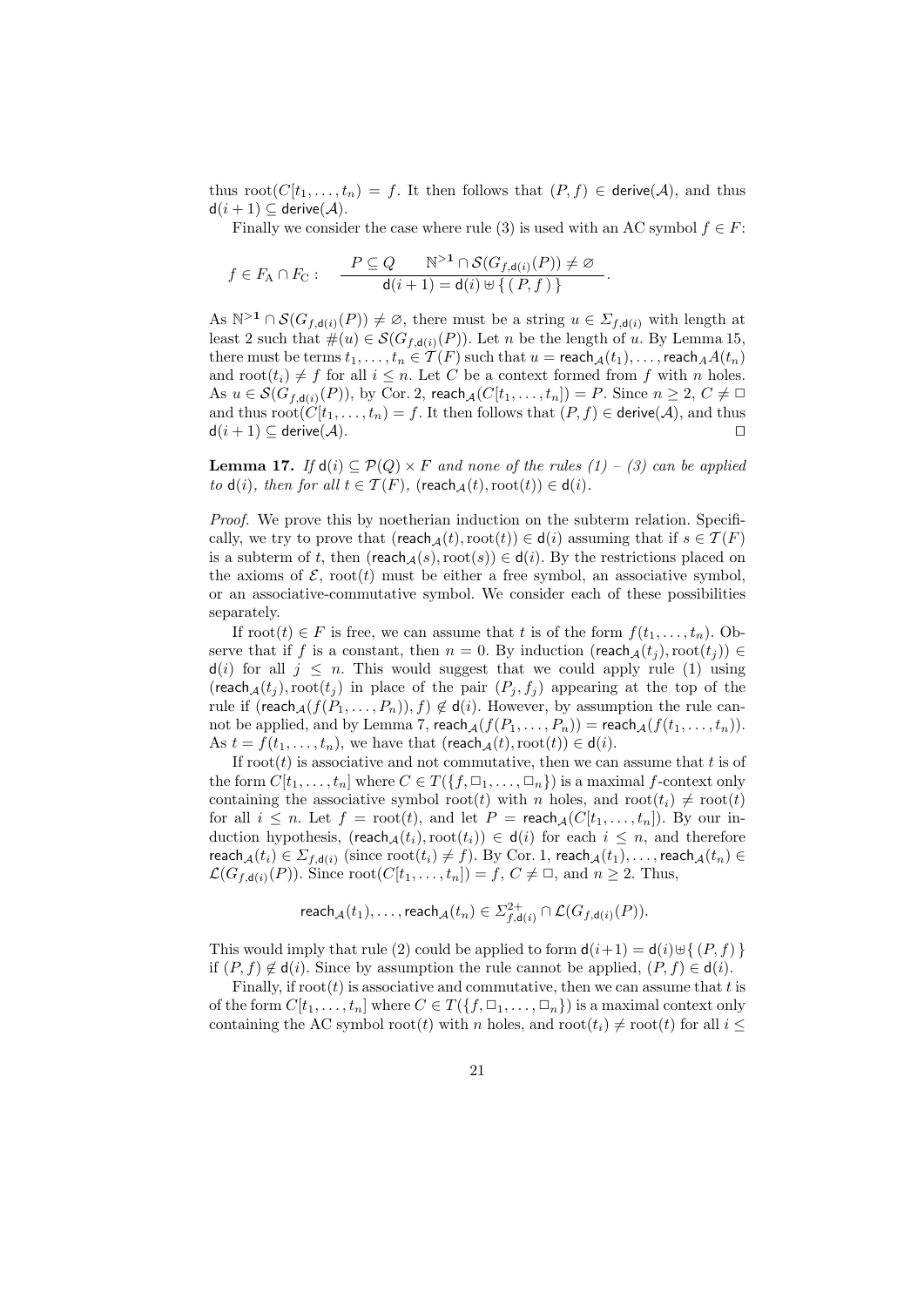*n*. Let  $f = \text{root}(t)$ , and let  $P = \text{reach}_{\mathcal{A}}(C[t_1, \ldots, t_n])$ . By our induction hypothesis, (reach $A(t_i)$ , root $(t_i)$ )  $\in$  d(i) for each  $i \leq n$ , and therefore reach $A(t_i) \in \Sigma_{f,d(i)}$ (since  $\text{root}(t_i) \neq f$ ). By Cor. 2,  $\#(\text{reach}_{\mathcal{A}}(t_1), \ldots, \text{reach}_{\mathcal{A}}(t_n)) \in \mathcal{S}(G_{f, \mathsf{d}(i)}(P)).$ Since  $\text{root}(C[t_1, \ldots, t_n]) = f, C \neq \square$ , and  $n \geq 2$ . Thus,

$$
\#(\operatorname{reach}_{\mathcal{A}}(t_1), \dots, \operatorname{reach}_{\mathcal{A}}(t_n)) \in \mathbb{N}^{>1} \cap \mathcal{S}(G_{f, \operatorname{d}(i)}(P)).
$$

This would imply that rule (3) could be applied to form  $d(i+1) = d(i) \oplus \{ (P, f) \}$ if  $(P, f) \notin d(i)$ . Since by assumption no rule can be applied,  $(P, f) \in d(i)$ .

Finally we can conclude with the proof of Theorem 2:

**Theorem 2.** Let  $\mathcal{A} = (\mathcal{E}, Q, \phi, \Delta)$  be a PTA with  $\mathcal{E} = (F, E)$  containing only associativity and commutativity axioms (A∪C-theory). Every chain  $d(0), d(1), \ldots$ obtained by applying the rules  $(1)-(3)$  until completion satisfies the following properties:

– the length k of the chain is  $|derive(A)|$ , and

 $- d(k) =$  derive( $\mathcal{A}$ ).

*Proof.* Since  $|\mathcal{P}(Q)| \times F|$  is finite and each application of a rule (1) – (3) to a set  $d(i)$  results in a set  $d(i + 1)$  with one additional element, any chain  $d(0) d(1) d(2) \ldots$  obtained by applying the rules until completion must be finite. Let  $d(0) d(1) \ldots d(k)$  be a chain resulting from applying the rules until termination. As  $d(0) = \emptyset$ ,  $d(0) \subseteq$  derive(A). By Lemma 16,  $d(i) \subseteq$  derive(A) implies  $d(i + 1) \subseteq$  derive(A). Therefore by induction on i,  $d(i) \subseteq$  derive(A) for all  $i \leq k$ . In particular,  $d(k) \subseteq$  derive(A). However as no rule can be applied to  $d(k)$ , Lemma 17 implies that derive $(\mathcal{A}) \subseteq d(k)$ . Thus  $d(k) =$  derive $(\mathcal{A})$ . Moreover, since  $d(0) = \emptyset$  and each step in the chain  $d(i)$  to  $d(i+1)$  adds a single new element,  $k = |d(k)| = |derive(\mathcal{A})|$ .

#### A.5 Proof of Theorem 5

It is easy to verify that the procedure terminates and that the pair returned by each return statement is indeed a counterexample. The non-trivial part of this theorem is that if the outer loop terminates without returning a pair, check equiv should return true. This property is obtained by showing that if  $\mathcal{L}(\mathcal{M}_{\alpha}) \neq \mathcal{L}(\mathcal{G}(\alpha))$  for some  $\alpha \in Q$  executed by the outer loop, then the body of the loop is guaranteed to return a pair.

The string  $u \in \Sigma^*$  chosen in the body is in the symmetric difference of  $\mathcal{L}(\mathcal{M}_\alpha)$ and  $P_{\alpha} \theta$ . If  $u \in \mathcal{L}(\mathcal{M}_{\alpha}) \oplus \mathcal{L}(\mathcal{G}(\alpha))$  (or vice versa), then the body returns  $(\alpha, u)$ . Otherwise, if  $u \in \mathcal{L}(\mathcal{M}_{\alpha}) \iff u \in \mathcal{L}(\mathcal{G}(\alpha))$ , then then  $u \in P_{\alpha} \theta \oplus \mathcal{L}(\mathcal{G}(\alpha))$ .

Let  $\psi$  be the substitution  $\alpha \mapsto \mathcal{L}(G(\alpha))$ . Since  $\psi$  is a solution to the equations generated by  $G, \mathcal{L}(G(\alpha)) = \psi(\alpha) = P_\alpha \theta$ . So  $u \in P_\alpha \theta \oplus P_\alpha \psi$ . We will show that the inner for loop must return a value when  $u \in P_\alpha \theta - P_\alpha \psi$  — the proof in the other case when  $u \in P_\alpha \psi - P_\alpha \theta$  is similar.

If the rules in G whose left-hand-side is  $\alpha$  are  $\alpha := \beta_1 \gamma_1, \dots, \alpha := \beta_n \gamma_n$ , then  $P_{\alpha}$  is of the form  $P_{\alpha} = \beta_1 \gamma_1 \mid \cdots \mid \beta_n \gamma_n$ . So  $u \in P_{\alpha} \theta$  implies that  $u \in (\beta_i \gamma_i) \theta$  for